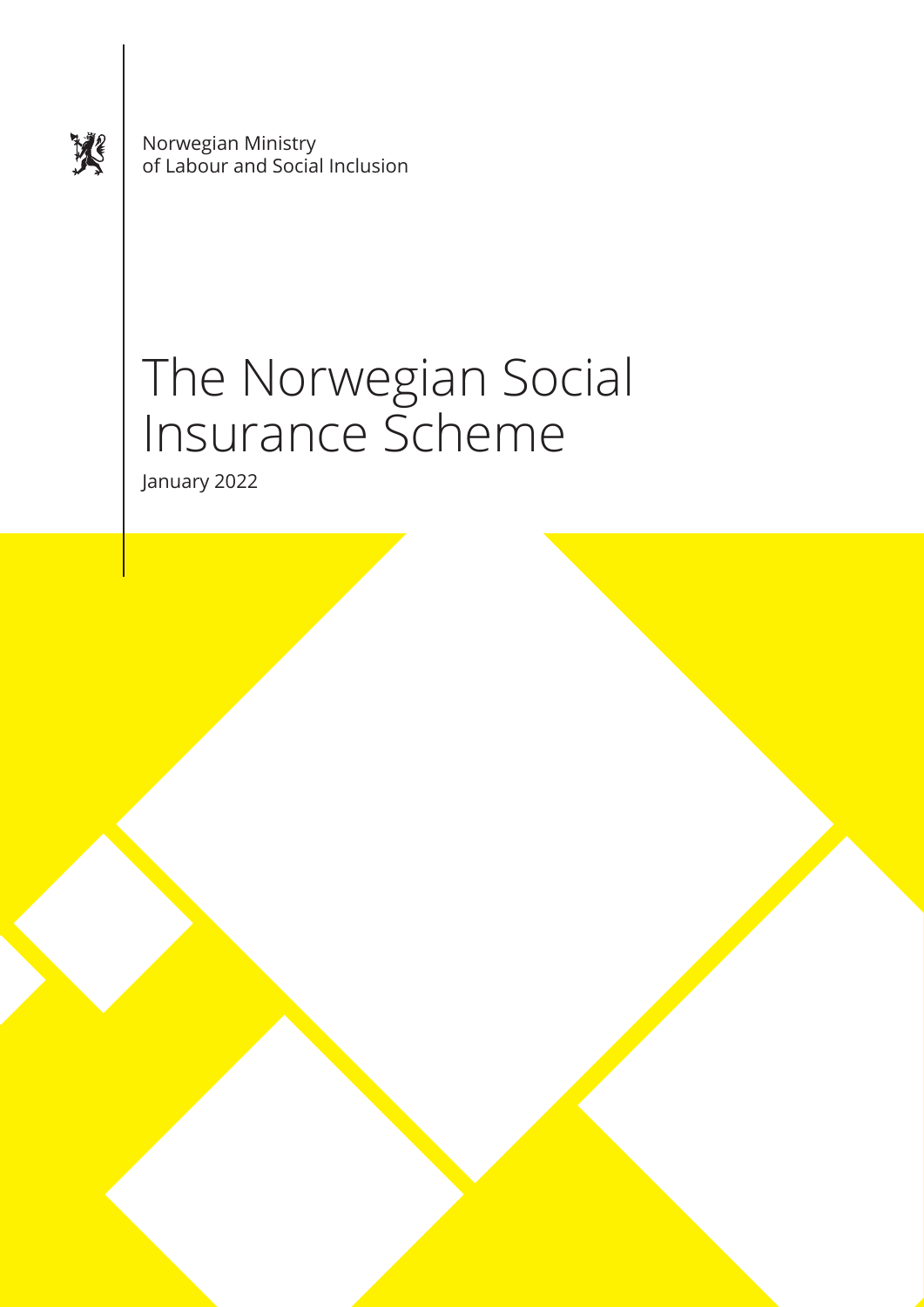### **Contents Page**

| 1                                                                        |       | PERSONAL SCOPE OF THE NATIONAL INSURANCE SCHEME  4 |                                                             |  |  |  |
|--------------------------------------------------------------------------|-------|----------------------------------------------------|-------------------------------------------------------------|--|--|--|
| 2                                                                        |       |                                                    |                                                             |  |  |  |
| 3                                                                        |       |                                                    |                                                             |  |  |  |
| 4                                                                        |       |                                                    |                                                             |  |  |  |
|                                                                          | 4.1   |                                                    |                                                             |  |  |  |
| 4.1.1                                                                    |       |                                                    | Basic Pension and Supplements for Spouse and Children  8    |  |  |  |
|                                                                          | 4.1.2 |                                                    |                                                             |  |  |  |
|                                                                          | 4.1.3 |                                                    |                                                             |  |  |  |
|                                                                          |       |                                                    |                                                             |  |  |  |
|                                                                          | 4.2.1 |                                                    |                                                             |  |  |  |
|                                                                          | 4.2.2 |                                                    |                                                             |  |  |  |
| 5                                                                        |       |                                                    |                                                             |  |  |  |
|                                                                          | 5.1   |                                                    |                                                             |  |  |  |
|                                                                          | 5.2   |                                                    |                                                             |  |  |  |
| 6                                                                        |       |                                                    |                                                             |  |  |  |
|                                                                          | 6.1   |                                                    |                                                             |  |  |  |
|                                                                          | 6.2   |                                                    |                                                             |  |  |  |
| BENEFITS FOR IMPROVING ABILITY TO WORK AND FUNCTION IN<br>$\overline{7}$ |       |                                                    |                                                             |  |  |  |
| 8                                                                        |       |                                                    |                                                             |  |  |  |
| 9                                                                        |       |                                                    |                                                             |  |  |  |
|                                                                          |       |                                                    |                                                             |  |  |  |
| 10                                                                       |       |                                                    | DAILY CASH BENEFITS IN CASE OF SICKNESS, MATERNITY ETC.  20 |  |  |  |
|                                                                          | 10.1  |                                                    |                                                             |  |  |  |
|                                                                          | 10.2  |                                                    | Daily Cash Benefits in Case of Absence from Work21          |  |  |  |
|                                                                          |       | 10.2.1                                             |                                                             |  |  |  |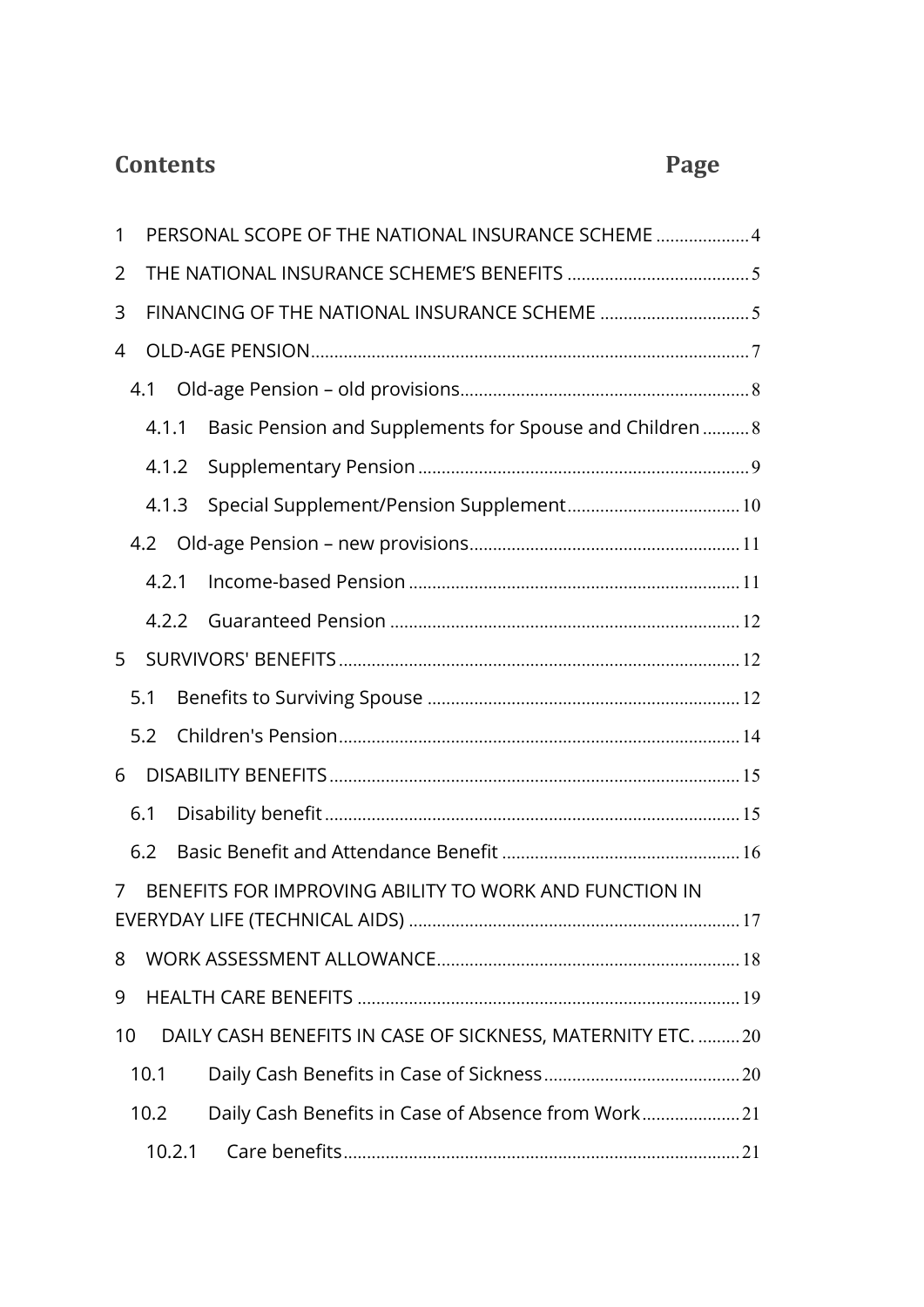|      | 10.2.2 |                                                     |  |  |  |  |  |
|------|--------|-----------------------------------------------------|--|--|--|--|--|
| 10.3 |        | Cash benefits in Case of Maternity and Adoption     |  |  |  |  |  |
|      | 10.3.1 |                                                     |  |  |  |  |  |
|      | 10.3.2 |                                                     |  |  |  |  |  |
|      | 10.3.3 |                                                     |  |  |  |  |  |
|      | 10.3.4 | Grants for parents adopting children from abroad25  |  |  |  |  |  |
| 11   |        |                                                     |  |  |  |  |  |
| 12   |        |                                                     |  |  |  |  |  |
| 13   |        |                                                     |  |  |  |  |  |
| 14   |        |                                                     |  |  |  |  |  |
| 15   |        |                                                     |  |  |  |  |  |
| 16   |        |                                                     |  |  |  |  |  |
| 17   |        | CASH FOR CARE BENEFIT FOR FAMILIES WITH INFANTS  30 |  |  |  |  |  |
| 18   |        |                                                     |  |  |  |  |  |
| 19   |        |                                                     |  |  |  |  |  |
| 20   |        |                                                     |  |  |  |  |  |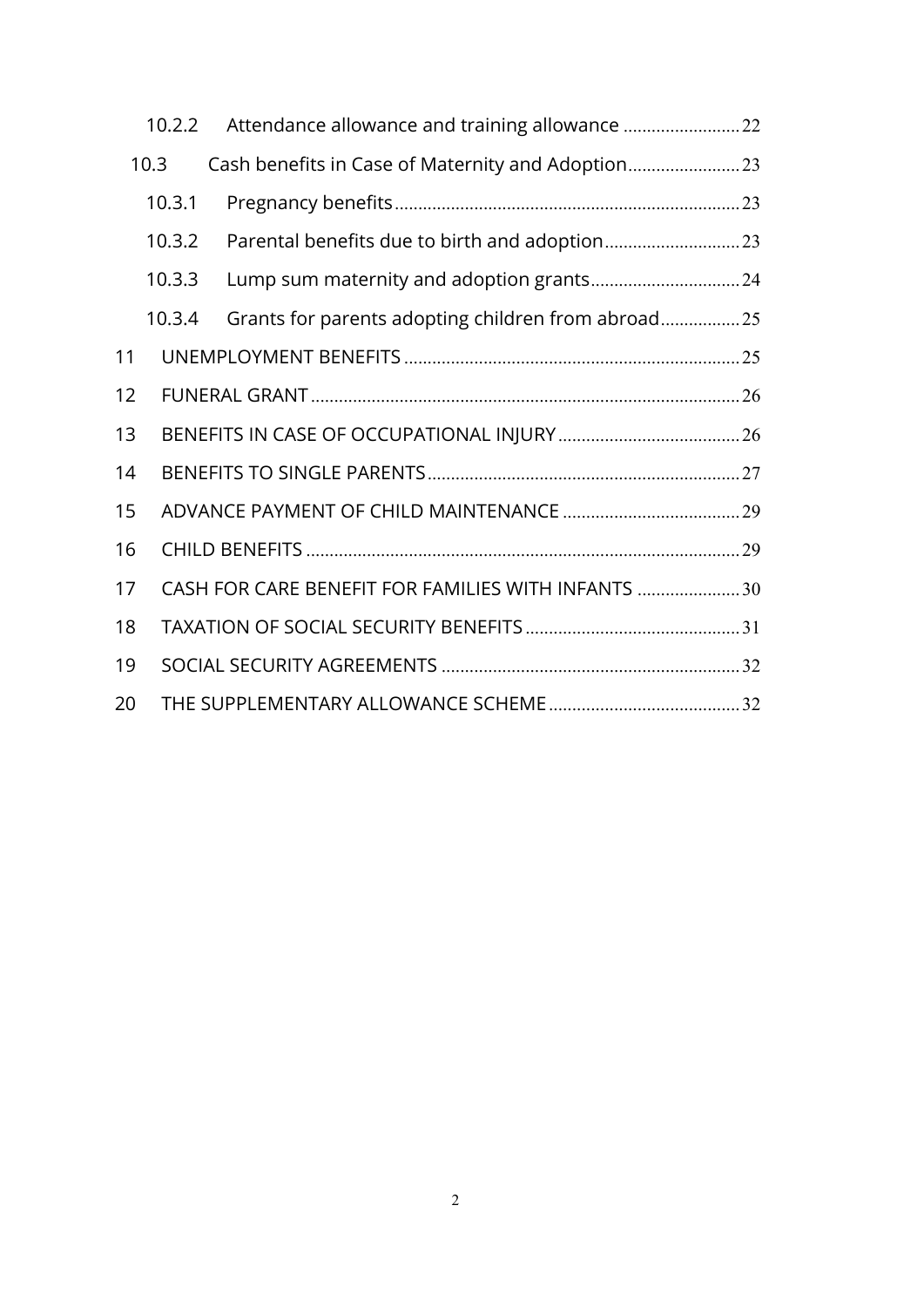This survey is intended for information purposes only, giving a general overview of the Norwegian Social Insurance Scheme. It has no value as a legal document. No rights may be derived from the information given herein. All claims for Social Insurance benefits must be founded on applicable legislation.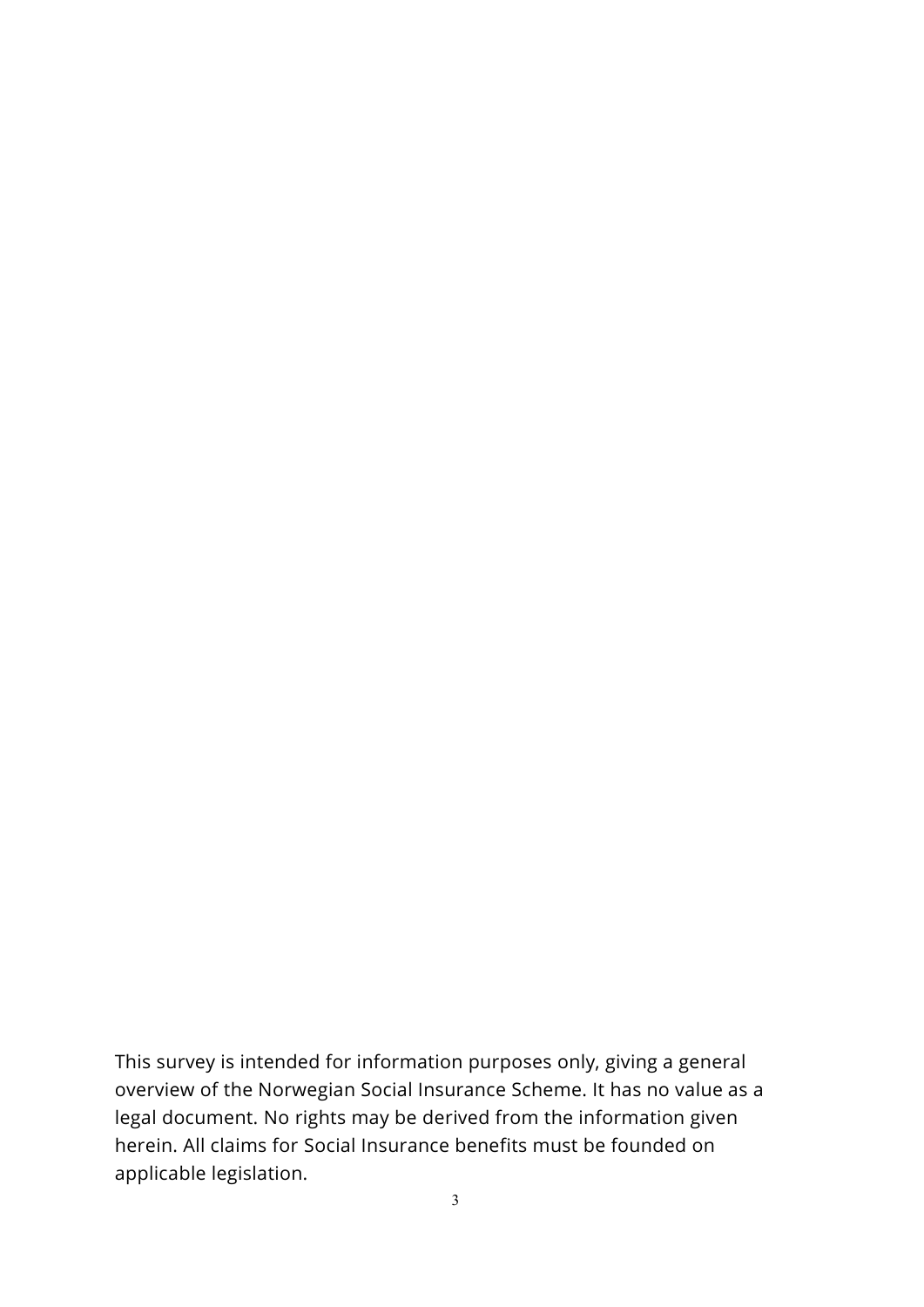#### **THE NORWEGIAN SOCIAL INSURANCE SCHEME**

The main general social insurance schemes in Norway are the National Insurance Scheme, the Child Benefit Scheme and the Scheme for Cash Benefit for Families with Small Children.

Benefits from the National Insurance Scheme are granted according to an act of 28 February 1997.

Child benefits are granted according to an act of 8 March 2002.

Cash benefit for families with small children is granted according to an act of 26 June 1998.

### <span id="page-4-0"></span>**1 PERSONAL SCOPE OF THE NATIONAL INSURANCE SCHEME**

As a general rule, all persons who are either resident or working as employees in Norway or on permanent or movable installations on the Norwegian Continental Shelf, are compulsorily insured under the National Insurance Scheme. The same applies to persons living in Svalbard (Spitsbergen), Jan Mayen, and the [Antarctic](http://en.wikipedia.org/wiki/Antarctica) and [Sub-Antarctic](http://en.wikipedia.org/wiki/Subantarctic) [dependencies](http://en.wikipedia.org/wiki/Dependent_territory) [\(Bouvet](http://en.wikipedia.org/wiki/Bouvet_Island) Island, [Peter I Island](http://en.wikipedia.org/wiki/Peter_I_Island) and [Queen Maud Land\)](http://en.wikipedia.org/wiki/Queen_Maud_Land), provided that they are employed by a Norwegian employer or were insured under the National Insurance Act prior to their stay in these areas. Compulsorily insured are also certain categories of Norwegian citizens working abroad.

Citizens from EEA countries working on Norwegian ships, except hotel and restaurant staff on cruise ships registered in the Norwegian International Ship's Register, are compulsorily insured. Foreign (not EEA) citizens not resident in Norway or any other Nordic country, who are employed on ships in foreign trade, registered in the regular Norwegian Ship's Register, are compulsorily insured only with regard to entitlement to occupational injury benefits and funeral grants. Persons of the same category, but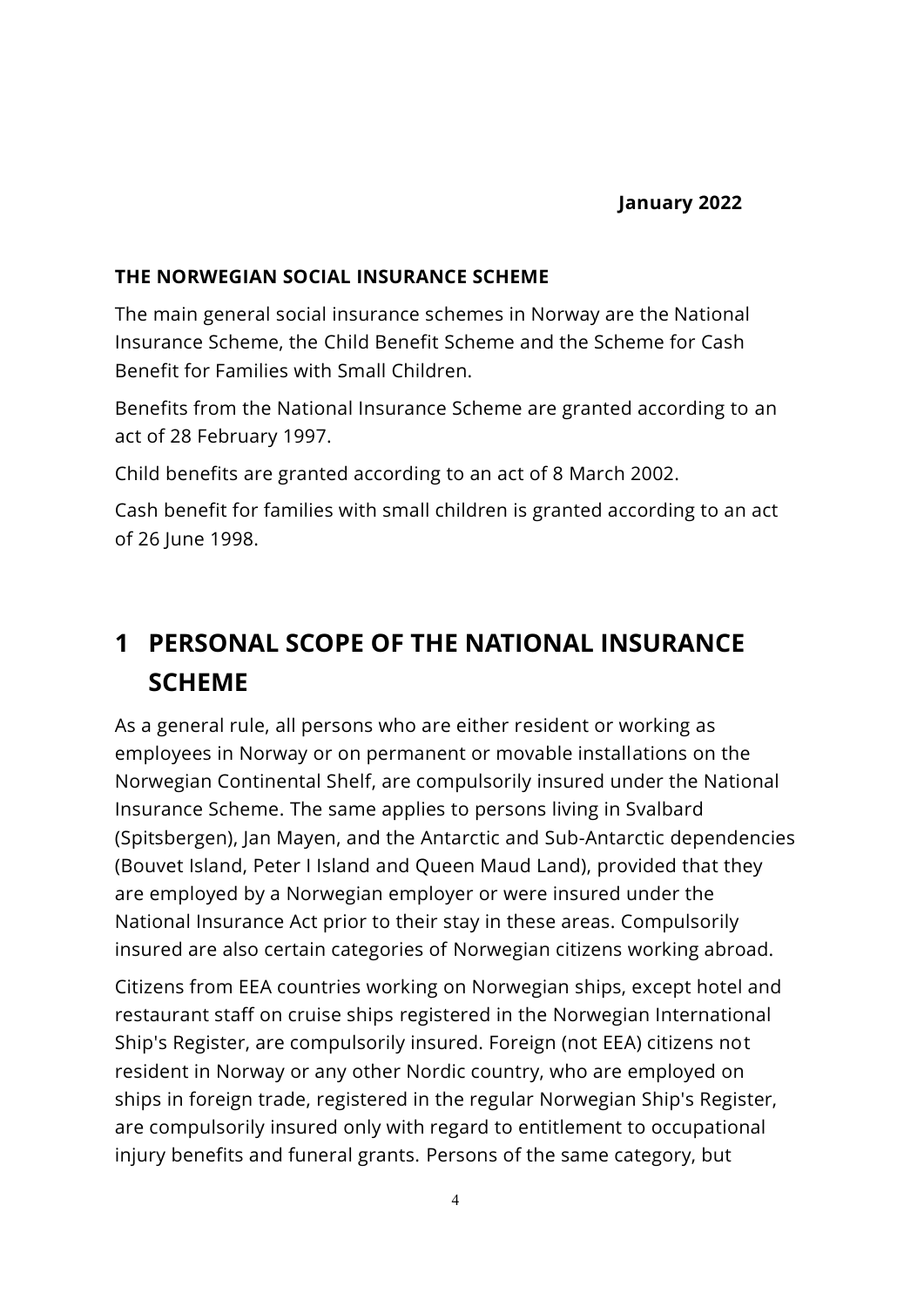employed on ships in the Norwegian International Ship's Register, are not compulsorily insured for any contingency.

Excluded from compulsory insurance are foreign citizens who are employees of a foreign state or of an international organisation. Under specified conditions, the same applies to persons with a short-term employment in the Realm and persons exclusively in receipt of pension from abroad etc.

The compulsory insurance coverage is maintained during a temporary stay abroad. A stay abroad of less than one year is regarded as temporary. If the person concerned takes paid work abroad, however, the insurance coverage terminates.

Persons who are not insured according to the above mentioned provisions, may apply for voluntary insurance, if certain conditions are met.

### <span id="page-5-0"></span>**2 THE NATIONAL INSURANCE SCHEME'S BENEFITS**

Persons insured under the National Insurance Scheme are entitled to old-age pension, survivors' pension, disability benefit, basic benefit and attendance benefit in case of disablement, technical aids etc., work assessment allowance, occupational injury benefits, benefits to single parents, cash benefits in case of sickness, maternity, adoption and unemployment, medical benefits in case of sickness and maternity and funeral grant.

Many benefits from the National Insurance Scheme are determined in relation to a basic amount (B.a.). This amount is annually adjusted by the King with effect from 1 May, in accordance with the increase in wages. In 2021, the average B.a. was NOK 104 716 and the B.a. per 1 January 2022 is NOK 106 399.

The rates of benefits given below apply per 1 January 2022.

### <span id="page-5-1"></span>**3 FINANCING OF THE NATIONAL INSURANCE SCHEME**

The National Insurance Scheme is financed by contributions from employees, self-employed persons and other members, employers'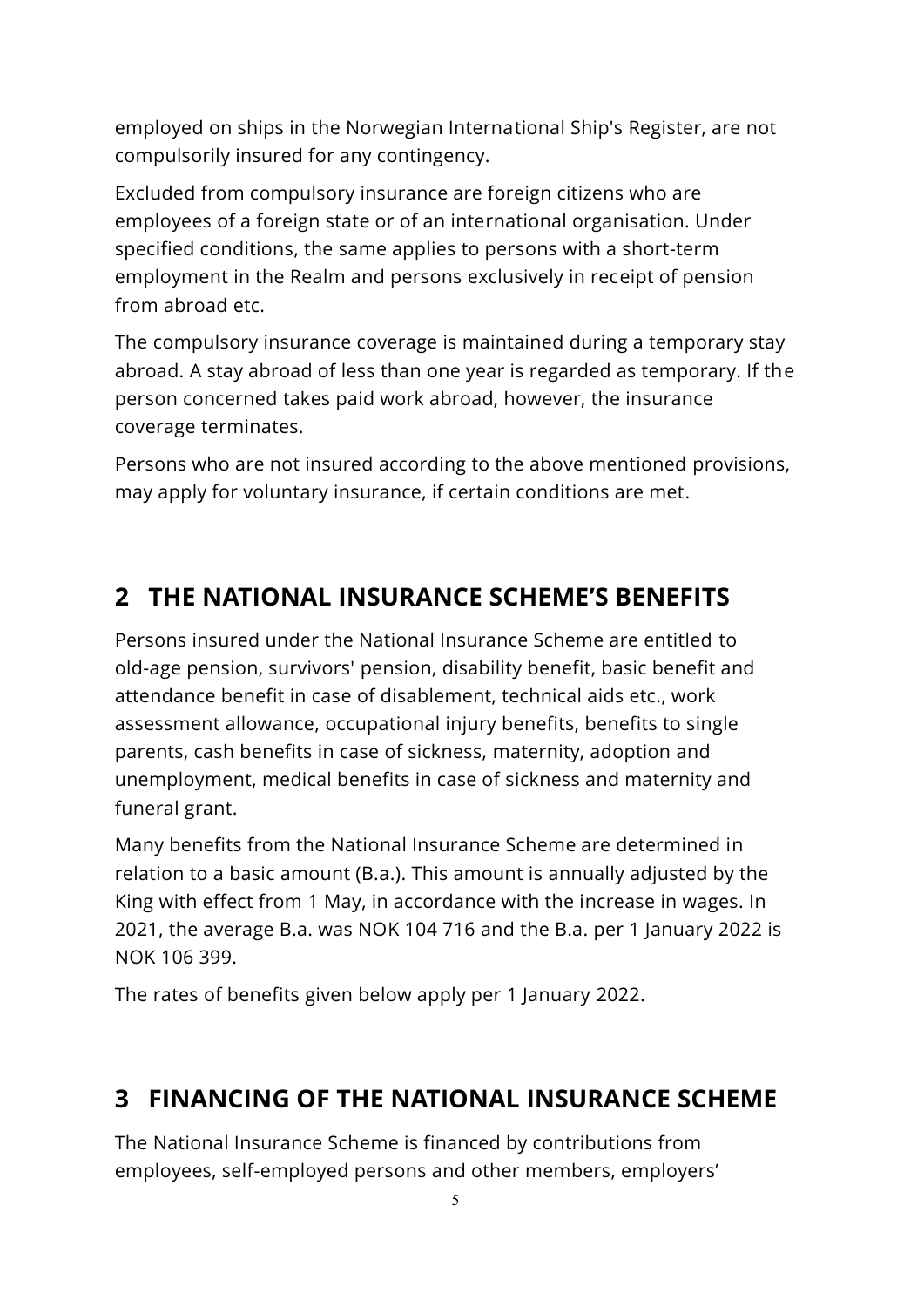contributions and contributions from the state. Contribution rates and state grants are decided by the Parliament. Figures given here apply for 2022.

The following benefits are financed by contributions from the state only: Lump sum grants in case of maternity and adoption, grants to improve the functional ability of daily life, basic benefit, attendance benefit, guaranteed supplementary pension for persons disabled at birth or early in life, educational benefits, child care benefits, transitional benefits for survivors and single, divorced and separated parents, benefits for surviving family nurses, means-tested funeral grants and advance payments of maintenance payment for children that exceed the reimbursement from the parent liable.

Contributions from employees and self-employed persons are calculated on the basis of pensionable income. Contributions on pensionable income are not paid on income less than NOK 64 650. The contributions shall not exceed 25 per cent of income exceeding this threshold amount.

Cash benefits in case of sickness, maternity and unemployment are taken into account as pensionable income. The same applies to work assessment allowance and benefits to single parents.

The contribution rate for employees is 8.0 per cent of the pensionable income (gross wage income). The contribution rate for a self-employed person is 11.2 per cent of the pensionable income (income from self-employment). The contribution rate for other kinds of personal income (pensions etc.) is 5.1 per cent.

The employers' contributions are assessed as a percentage of paid out wages. The employers' contributions are differentiated according to where the enterprises are established. There are regional zones based on geographical situation and level of economic development. The employers' contribution rates in these zones vary from 0.0 per cent to 14.1 per cent.

Child benefits, cash benefit for families with small children and supplementary allowance for persons with short residential periods in Norway are financed over the State Budget.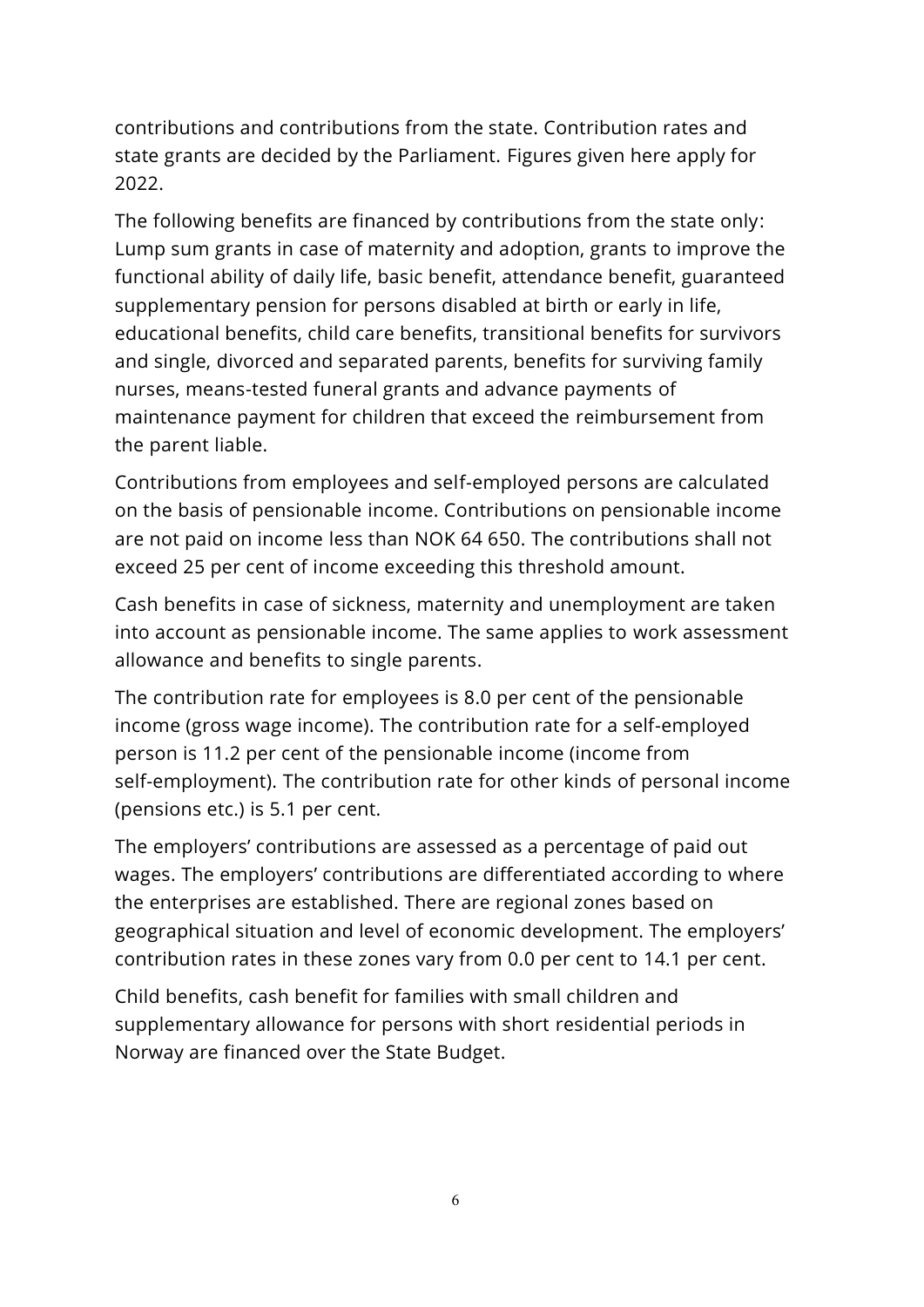### <span id="page-7-0"></span>**4 OLD-AGE PENSION**

As a consequence of the Pension Reform, the possibility of flexible drawing of old-age pensions for persons aged 62 to 75 has been introduced. In order to draw pension before attaining the age of 67, it is a condition that the person in question is entitled to a pension at the age of 67 which at least corresponds to the minimum pension level with a full social insurance period (40 years). Only from the age of 67 is there an unconditional right to a retirement pension.

The pension may be drawn fully or partially. The drawing alternatives are 20, 40, 50, 60, 80 and 100 per cent. Work and pension may be combined, without deductions being made in the pension. If one continues to work, additional pension entitlement is earned, up to and including the year in which one attains the age of 75, even if one has already started drawing the pension.

Pensions drawn with effect from 2011 and later will be subjected to a life expectancy adjustment. Life expectancy adjustment is a mechanism whereby the pensionable age or the pension level is linked with the development in the population's life expectancy. When the life expectancy of the population increases, one will have to work a little longer in order to be entitled to the same annual pension, because the pension entitlement one has earned will have to be divided on a longer life expectancy.

The life expectancy adjustment occurs by dividing one's pension capital by an annuity divisor. The divisor is determined on the basis of the remaining life expectancy at the time pension drawing begins. This mechanism entails that the annual pension amount will be higher, the longer pension drawing is deferred. The provisions on pension drawing is designed to be neutral, meaning that the sum of the old-age pension one receives during one's period as a pensioner, shall be independent of when pension drawing starts.

The pension reform has also had an impact on the indexation provisions. Pensions in payment are indexed to wages, and then subtracted 0.75 per cent. The minimum pension level will be indexed to wages, but adjusted according to the effect of the life expectancy adjustment for pensioners who are 67 year of age. Pension rights in the course of acquisition are indexed to the average wage rate.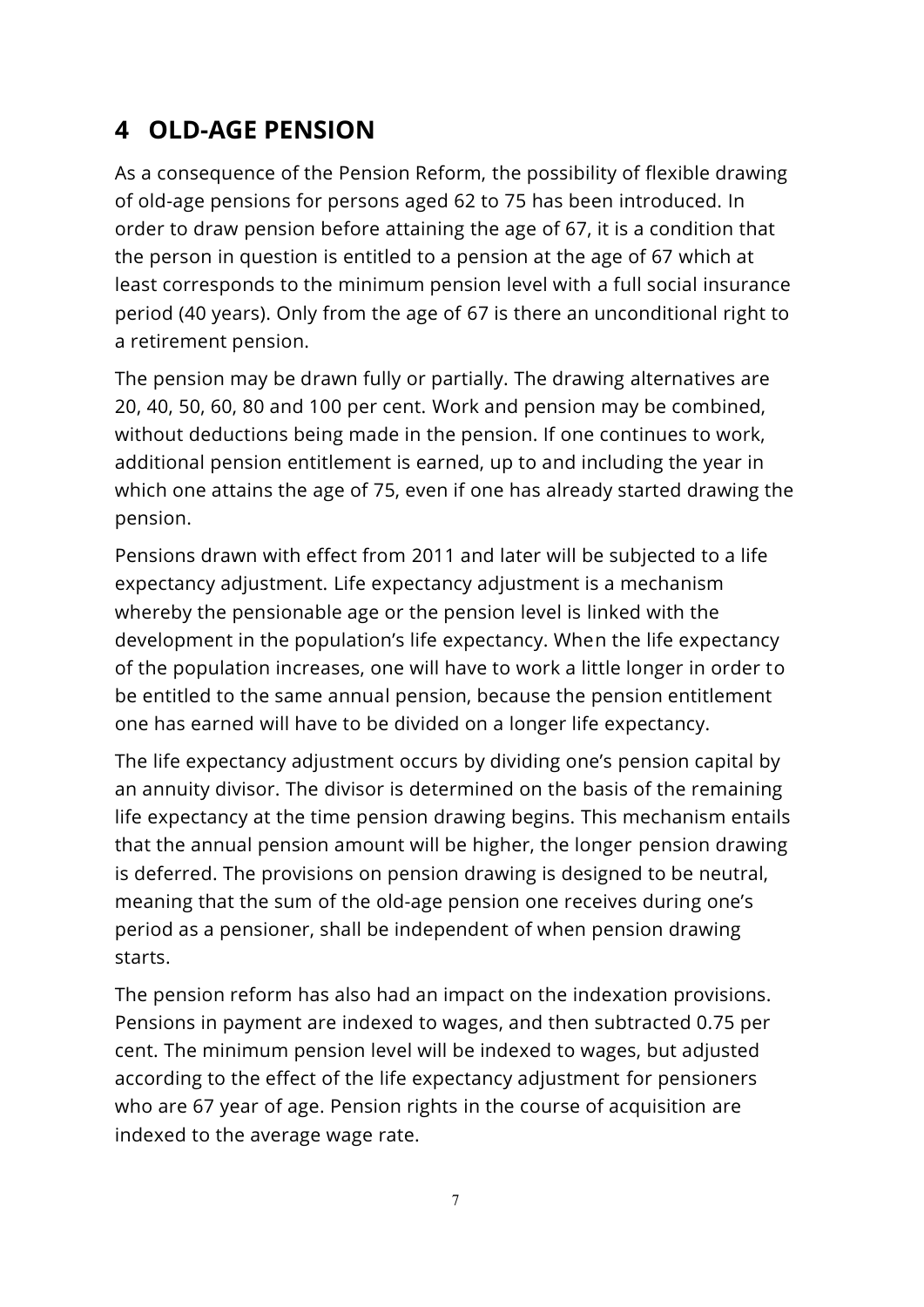As a consequence of the pension reform, new provisions have also been introduced for pension calculation for persons born after 1953. For persons born in the years 1954–1962, the old age-pension will consist of proportional parts calculated according to the new and the old earning provisions. Persons born in 1963 or later will have their entire pension calculated according to the new earning provisions. The old provisions are described in Section 4.1, and the new provisions are described in Section 4.2.

#### <span id="page-8-0"></span>**4.1 Old-age Pension – old provisions**

Old-age pension consists of a basic pension, a supplementary pension and/or a special supplement, and possible supplements for children and spouse (income-tested). For old-age pensions drawn with effect from 2011 or later, for persons born in 1943 or later, a pension supplement is granted instead of the special supplement.

Basic pension, supplementary pension and/or special supplement or pension supplement is divided by the person's annuity divisor at the time of drawing, and then adjusted depending on whether the pension is drawn fully or partially.

#### <span id="page-8-1"></span>**4.1.1 Basic Pension and Supplements for Spouse and Children**

Persons, who are insured for pension purposes and who have a total insurance period of five years between the age of 16 and the year they become 66, are entitled to a basic pension. The condition of present insurance affiliation, does not apply to persons who have been insured for at least 20 years (on the basis of periods of residence etc.) or are entitled to a supplementary pension, cf. Section 4.1.2.

The basic pension is calculated on the basis of the insurance period, and is independent of previous income and contributions paid. A full basic pension requires an insurance period of minimum 40 years. If the insurance period is shorter, the basic pension will be proportionally reduced. For persons who are not insured for pension purposes and who have less than 20 years of insurance (based on residence periods etc.), the basic pension is calculated on the basis of the same number of years as the supplementary pension.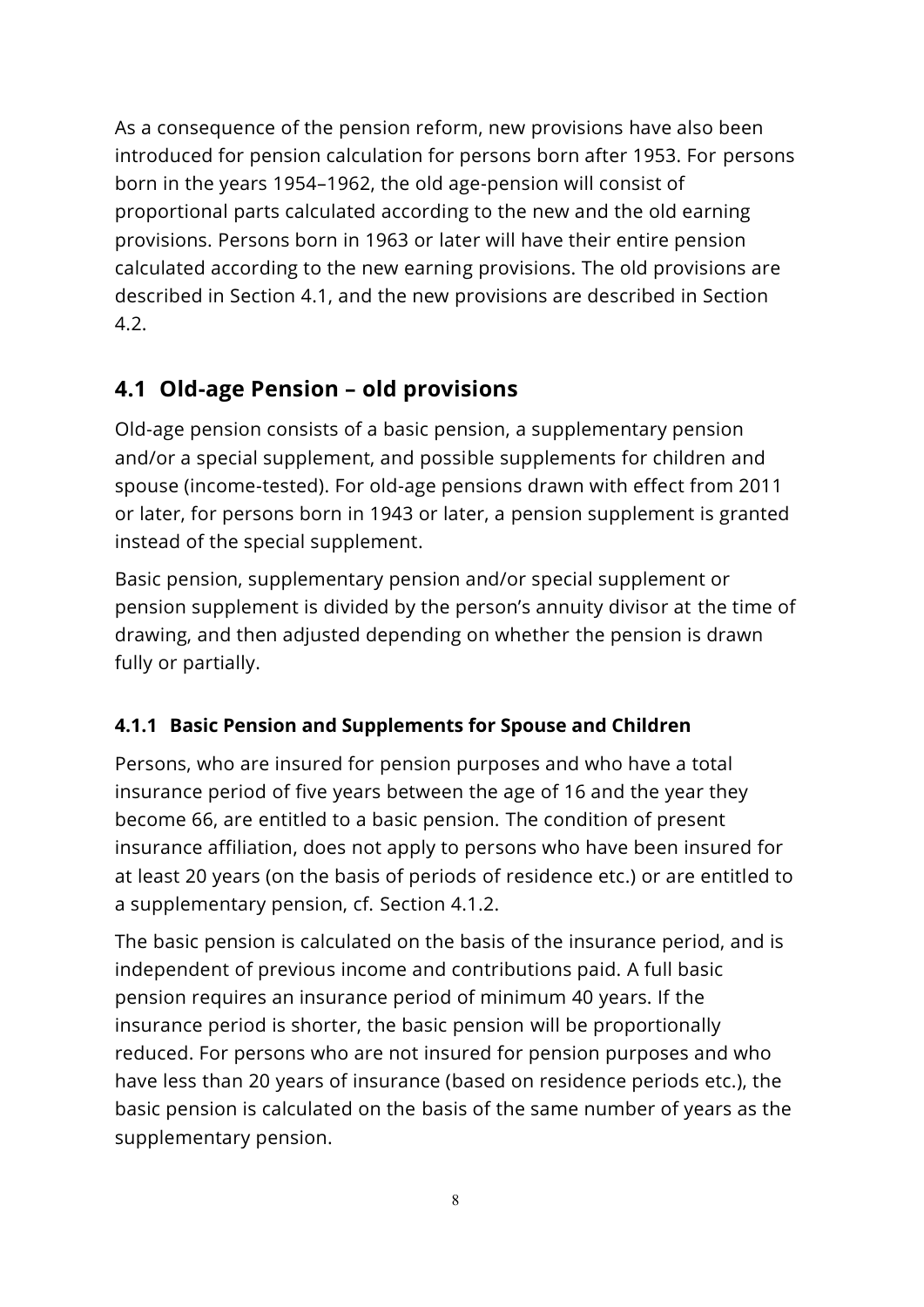As a starting point, a full basic pension equals 100 per cent of the B.a. (NOK 106 399). However, the full basic pension will be 90 per cent of the B.a. (NOK 95 759) if the pensioner's spouse (or a cohabitant whom he/she previously was married to, has or has had children together with or has been living with for at least 12 of the last 18 months) receives pension or has an annual income exceeding 2 B.a. (NOK 212 798).

The basic pension is divided by the person's annuity divisor at the time of drawing, and then adjusted depending on whether the pension is drawn fully or partially.

A pensioner, who has attained the age of 67, who is in receipt of a full oldage pension and who is supporting a spouse (or a cohabitant whom he/she was previously married to or has children together with) who is not a pensioner, may be entitled to a supplement of up to 25 per cent of the minimum pension level at the high rate.

An old-age pensioner supporting children under the age of 18, may be entitled to a supplement of up to 20 per cent of the minimum pension level at the high rate for each child.

If the pensioner's income exceeds a set ceiling, the supplement for supported spouse/children will be reduced by 50 per cent of the exceeding income.

If the basic pension is reduced due to insufficient insurance periods, the supplements will be reduced proportionally.

#### <span id="page-9-0"></span>**4.1.2 Supplementary Pension**

The aim of the scheme is to maintain, to a certain degree, the accustomed standard of living upon retirement.

A person is entitled to a supplementary pension if his/her annual income exceeded the average B.a. of any year for five years after 1966. Full credit (pension points) is given for income up to 6 B.a. (NOK 638 394). Furthermore, 1/3 of income between 6 B.a. and 12 B.a. (NOK 1 276 788) is credited as pensionable income. (Before 1992, income up to 8 B.a. (NOK 851 192) was credited at full rate, and income between 8 B.a. and 12 B.a. at 1/3.) Income exceeding 12 B.a. is disregarded.

The amount of the supplementary pension depends on the number of pension earning years and the annual pension points. A full supplementary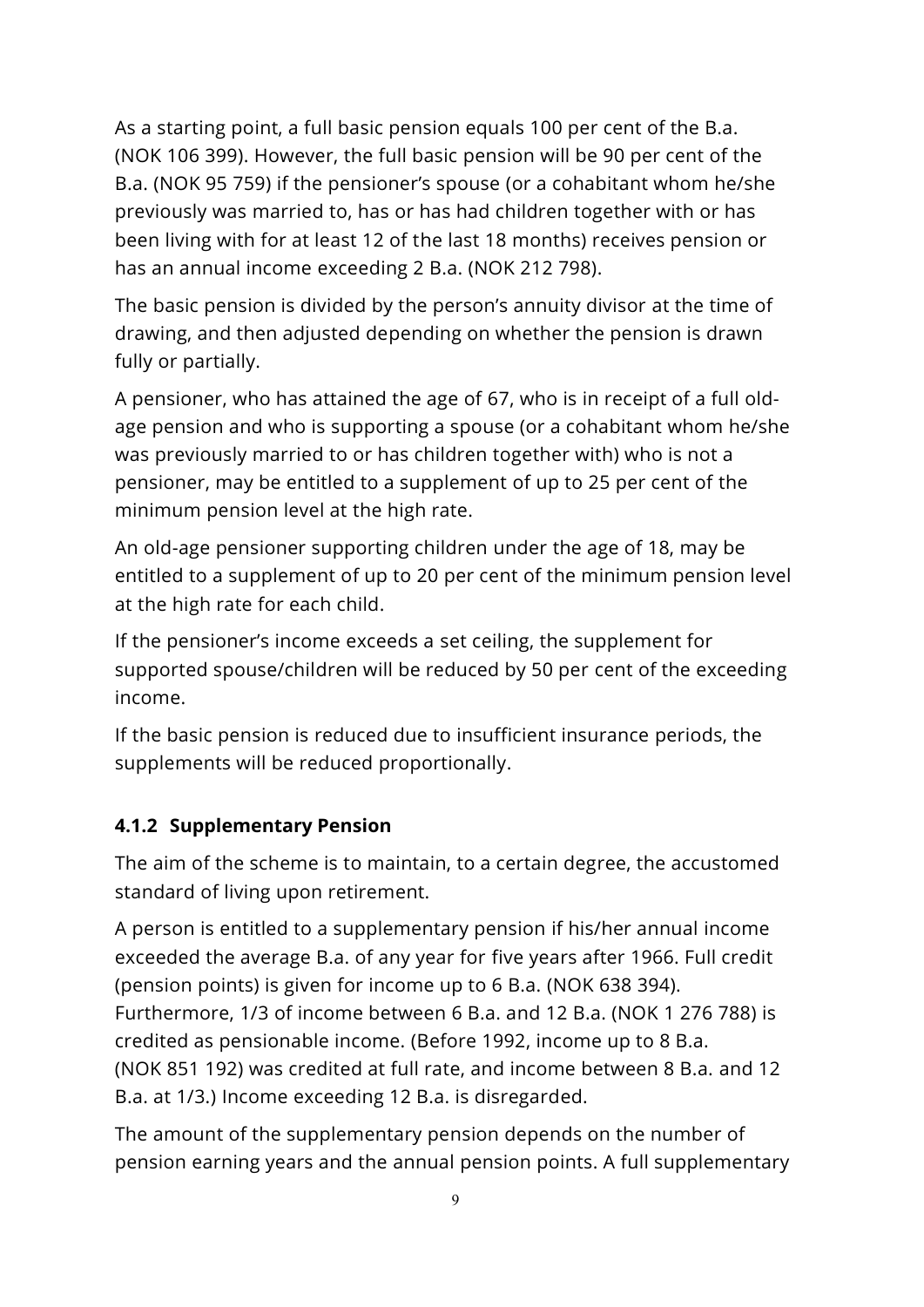pension requires as a general rule 40 pension-earning years. In the case of less than 40 pension-earning years, the pension is reduced proportionally.

Pension points are computed for each calendar year by dividing the pensionable income up to 6 B.a. (before 1992: 8 B.a.) minus one B.a., with the B.a. Income between 6 B.a. (before 1992: 8 B.a.) and 12 B.a. is divided by 3 B.a.

Example: If the pensionable income was six times the average B.a. in 2021:

(6 x NOK 104 716) – NOK 104 716 = 5 pension points

NOK 104 716

The maximal pension point, which can be credited for any one year, is 7. From 1971 through 1991 the maximal pension point was 8.33.

A full annual supplementary pension (basic supplementary pension) is 42 per cent (supplementary pension percentage) of the amount which appears when the current B.a. is multiplied by the average pension point figure for the person's twenty best income years (final pension point). If the person concerned has earned pension points for less than twenty years, the average of all pension point figures credited is used. For years prior to 1992, the supplementary pension percentage is 45. The supplementary pension is then divided by the pensioner's annuity divisor at the time of drawing, and then adjusted depending on whether the pension is drawn fully or partially.

Persons who are taking care of children under 7 years of age and of disabled, sick and elderly persons at home, are credited a pension point figure in the supplementary pension scheme up to 3.00 (per year for the years 1992–2009). This corresponds to pension earning based on income from work of NOK 418 864. For years after 2010, they are credited an annual pension earning of 18.1 per cent of 4.5 B.a.

A surviving spouse etc. (cf. Section 5.1) will at age 67 transfer to old age pension, and receive his/her personally acquired supplementary pension, or 55 per cent of the aggregated supplementary pension of both the survivor and the deceased, if this is more favourable.

#### <span id="page-10-0"></span>**4.1.3 Special Supplement/Pension Supplement**

Pensioners who have no, or only a small, supplementary pension, are entitled to a special supplement from the National Insurance Scheme. For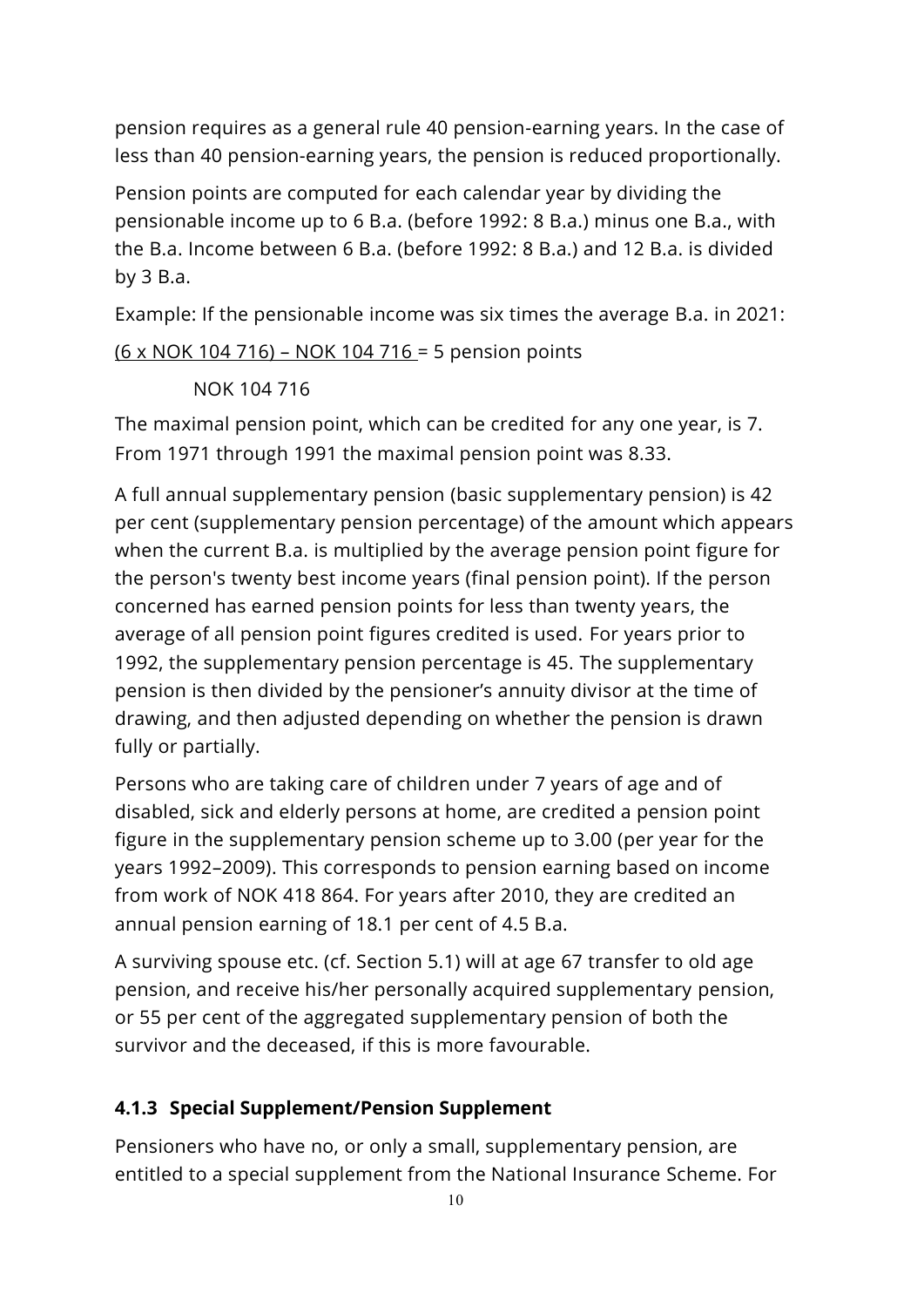the right to the special supplement it is a condition that the person in question has been insured under the National Insurance Scheme for a total of at least five years between the age of 16 and up to and including the year the person turns 66, and that the coverage has included benefits under the pension chapters of the National Insurance Act.

A full special supplement is payable if the insurance period is at least 40 years, and equals 100 per cent of the B.a. (NOK 106 399). The special supplement is reduced proportionally in the case of a shorter period. There will be a NOK for NOK reduction in the special supplement for any supplementary pension received by the pensioner.

To pensions drawn with effect from 2011 or later, for persons born in 1943 or later, a pension supplement is granted instead of the special supplement. The pension supplement equals the difference between the minimum pension level and the pension basis (basic pension and supplementary pension).

The minimum pension level is determined with several rates, depending on marital status and the income of the spouse/cohabitant. A person, with at least 40 years of insurance, is entitled to an unreduced minimum pension level at the age of 67. If the insurance period is shorter, the pension supplement is reduced proportionally.

#### <span id="page-11-0"></span>**4.2 Old-age Pension – new provisions**

According to the new provisions, old-age pension consists of an incomebased pension, calculated on the basis of previous income, cf. Section 4.2.1. A guaranteed pension will be granted to persons who have earned no, or only a small, income-based pension, cf. Section 4.2.2.

#### <span id="page-11-1"></span>**4.2.1 Income-based Pension**

All pensionable income earned between the ages of 13 and 75 counts towards the pension.

For each year of pension earning, a pension capital is accumulated. The annual pension earning equals 18.1 per cent of pensionable income. All income up to a ceiling of 7.1 B.a. (NOK 755 433) is included.

The income-based pension is determined on the basis of the pension capital at the time of drawing. The pension capital is then converted to an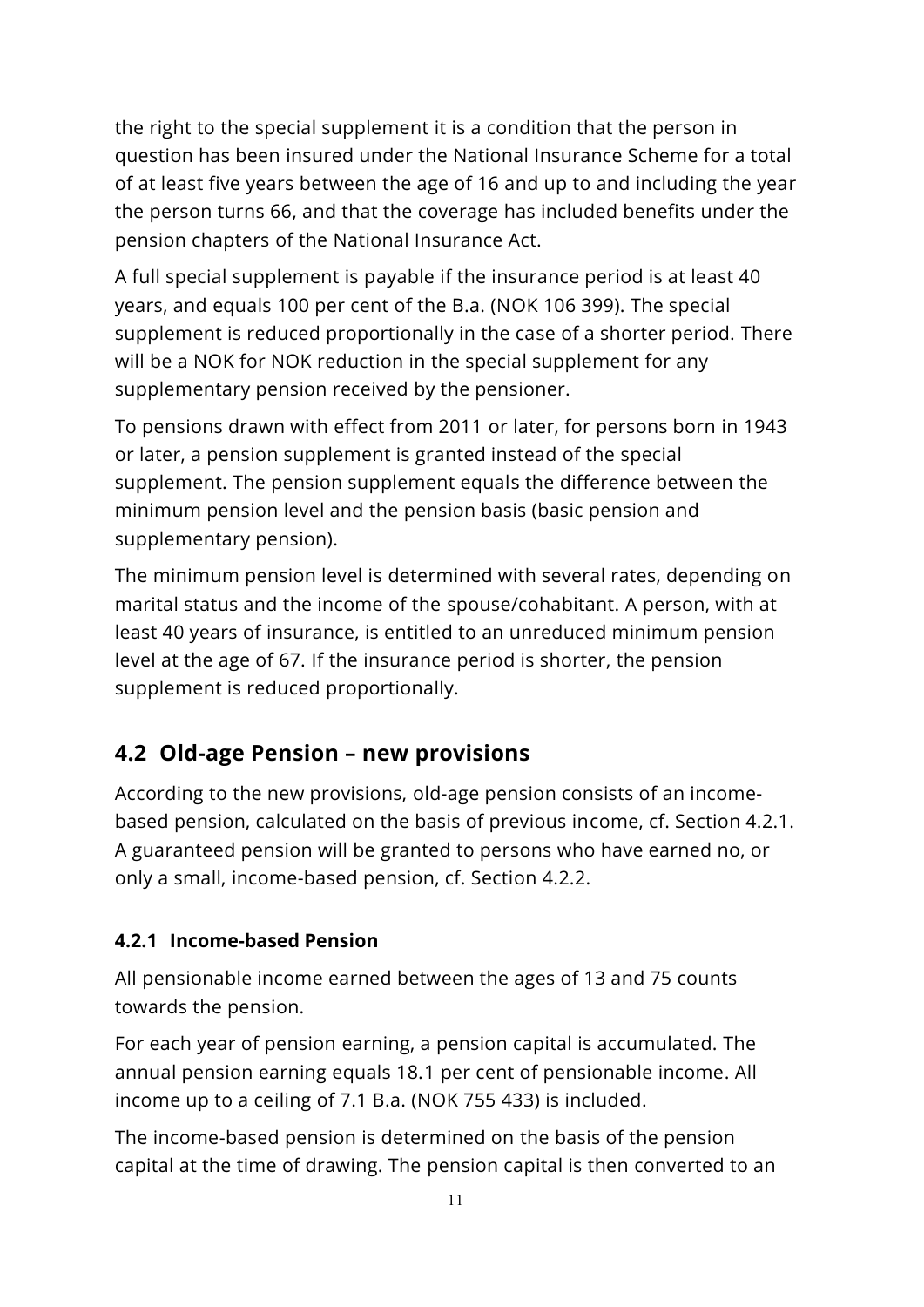annual pension by dividing it by the pensioner's annuity divisor. The annuity divisor reflects the remaining life expectancy at the time of drawing.

#### <span id="page-12-0"></span>**4.2.2 Guaranteed Pension**

Persons, who are insured for pension purposes and who have a total insurance period of five years between the age of 16 and the year they become 66, are entitled to a guaranteed pension. The condition of present insurance affiliation does not apply to persons who have been insured for at least 20 years (on the basis of periods of residence etc.).

The guaranteed pension is granted at two different rates, depending on marital status and the income of the spouse/cohabitant. The guaranteed pension in determined on the basis of the insurance period, and is independent from both previous income and paid contributions. Full guaranteed pension is granted to persons who have been insured for at least 40 years. The guaranteed pension is reduced proportionally in the case of a shorter insurance period than 40 years.

The guaranteed pension is reduced by 80 per cent of the income-based pension.

### <span id="page-12-1"></span>**5 SURVIVORS' BENEFITS**

#### <span id="page-12-2"></span>**5.1 Benefits to Surviving Spouse**

A surviving spouse (or cohabitant who previously has been married to or has children with the deceased) under the age of 67, who has not started drawing old-age pension and who is not entitled to a disability pension, may be entitled to pension benefits if he/she is insured with entitlement to pension benefits and the deceased was insured and able to work for at least five years immediately prior to death. The surviving spouse is also entitled to benefits if the deceased had been drawing a pension for a period of at least five years prior to his/her death. If the deceased had earned a supplementary pension, the surviving spouse is not required to be insured. In these cases, a corresponding basic pension is also granted. Furthermore, the condition that the survivor shall be insured for the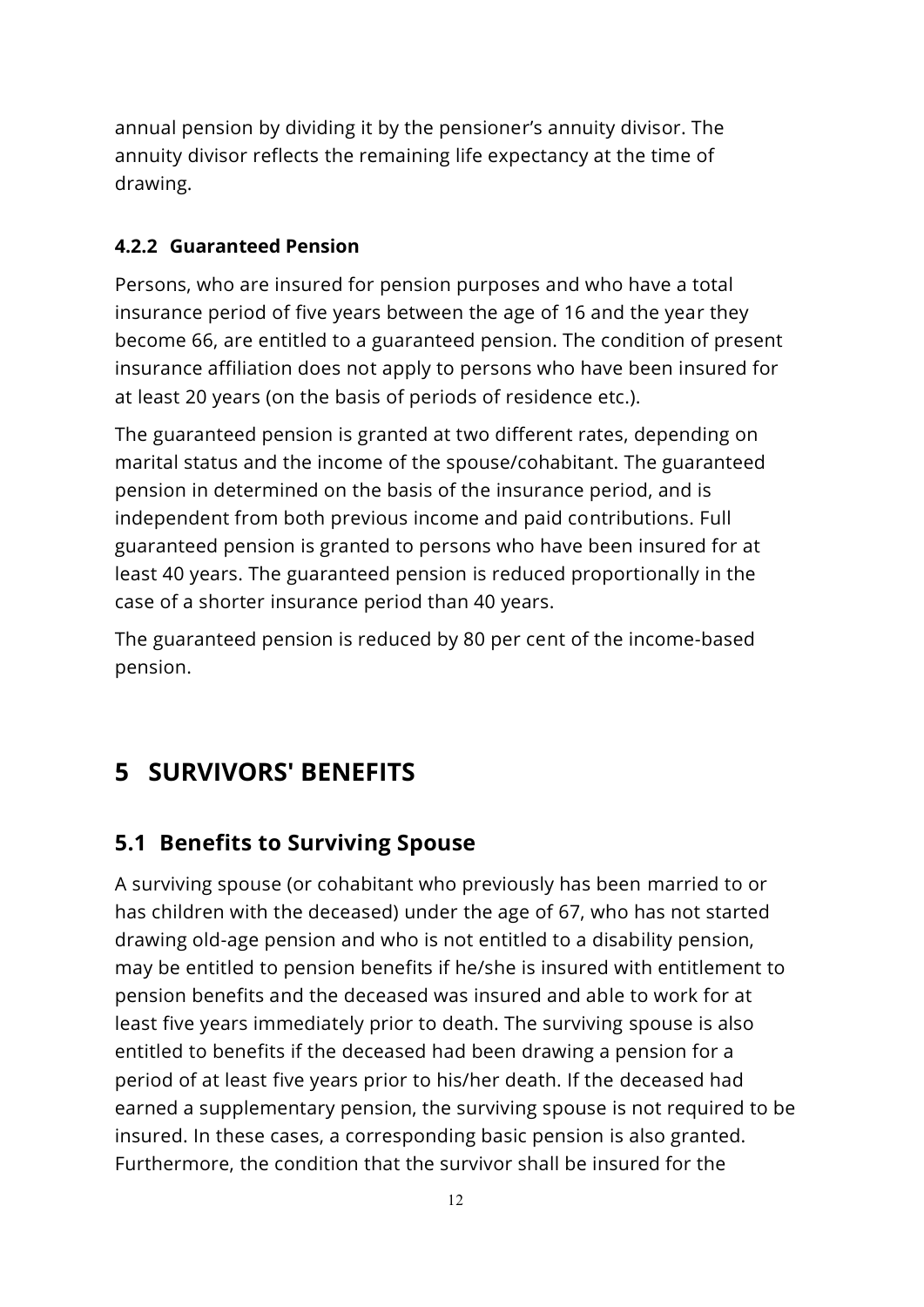granting of a basic pension is waived if either the survivor or the deceased has been a resident in the Realm for at least 20 years.

Survivors' pension may be granted to a surviving spouse etc. if the marriage lasted for five years or the survivor has or previously had children with the deceased or is taking care of the children of the deceased, and the aggregated duration of the marriage and the period of care after the death is at least five years.

A divorced spouse etc. who has not remarried at the time of the death of the former spouse, is entitled to benefits according to the same rules, provided that the death occurs within five years after the divorce, and the marriage has lasted for at least 25 years, or 15 years if there were children in the marriage. The five-year requirement does not apply if the divorced survivor at the time of the death was receiving alimony from the deceased. The benefits terminate if the beneficiary re-marries.

A full survivors' pension consists of a basic pension equal to the B.a., and 55 per cent of the supplementary pension which the deceased received, or would have been entitled to, as totally disabled. If the deceased was 67 years or older, earning up to the time of death is included, but not longer than the 75<sup>th</sup> year for persons born in 1943 or later, or longer than the 69<sup>th</sup> year for persons born in 1942 or earlier.

If the deceased, due to the length of the insurance period, received or would have received a reduced basic pension, the survivor's basic pension is reduced proportionally.

In addition, a surviving spouse may be entitled to a special supplement of 1 B.a. The special supplement is reduced proportionally in the case of a shorter insurance period than 40 years. The amount of any supplementary pension is deducted from the special supplement.

The survivors' pension is income tested. If the surviving spouse etc. in fact has, or may be expected to get, an annual income exceeding 50 per cent of the B.a., the pension will be equal to the difference between a full pension and 40 per cent of the exceeding income. A surviving spouse etc. under the age of 55 is expected to have an annual earned income of at least 2 B.a. (NOK 212 798). For a survivor without earned income, the pension will be reduced by NOK 63 894, unless the person concerned have a reasonable cause for not having any income. Survivors who are not employed at the time of death, are allowed a reasonable transitional period.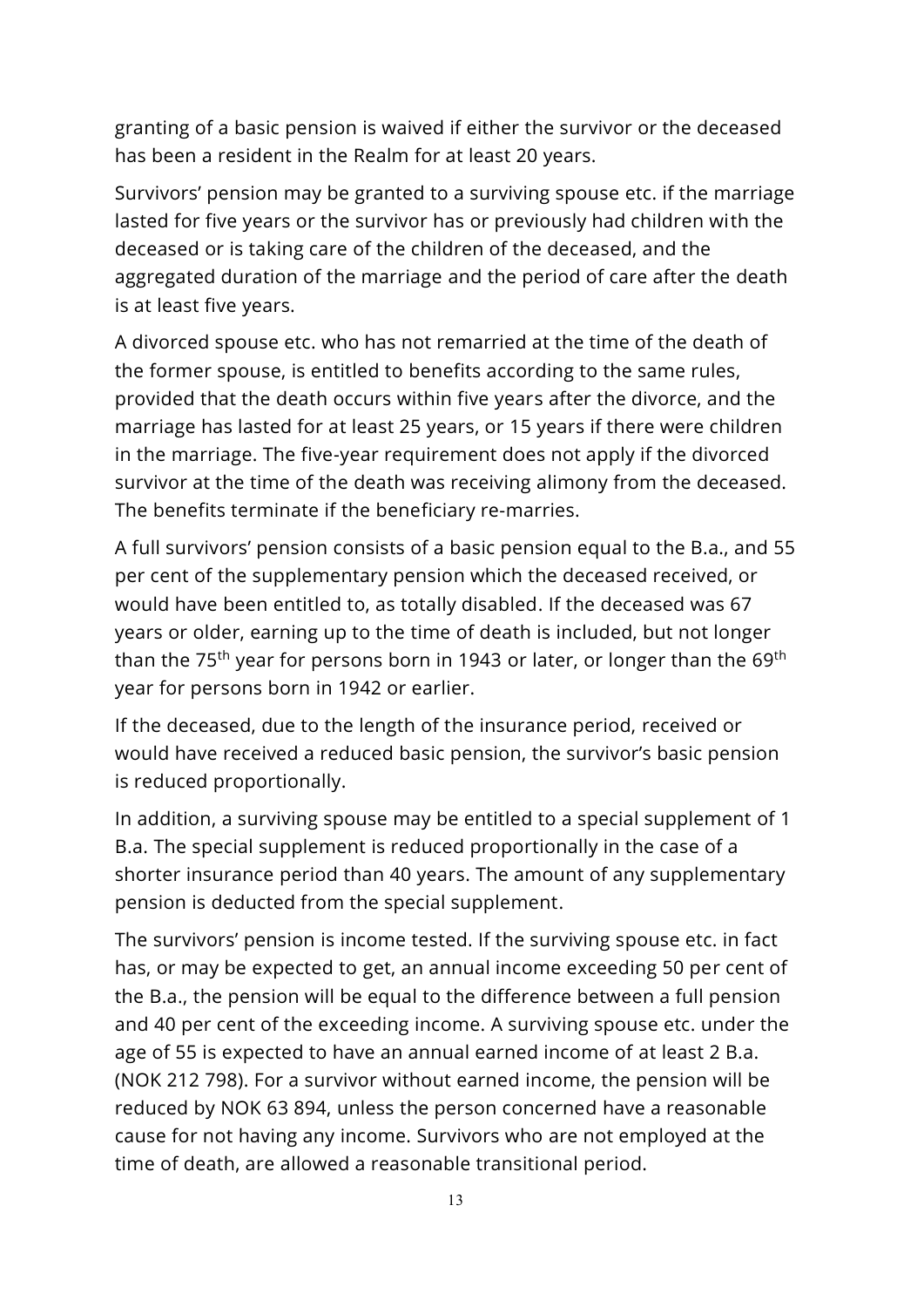A transitional benefit may on certain conditions be granted to a surviving spouse etc. who is not entitled to a survivors' pension. The transitional benefit is determined according to the same rules as a survivors' pension.

A surviving spouse who needs education or vocational training in order to be able to provide for him-/herself, may be granted additional allowances and allowance to cover tuition fees.

Child care benefit may be granted to a surviving spouse etc. who, due to education or work, must leave the necessary care of the children to someone else. The benefit equals 64 per cent of the expenses for child care, but is limited to NOK 51 000 for the first child, NOK 66 540 for two children and NOK 75 408 for three or more children. If the surviving spouse etc. has income exceeding 6 B.a. (NOK 638 394), he/she is not eligible for child care benefit.

When a surviving spouse etc. must move in order to find work or attend education, grants are made to cover moving expenses.

Child care benefit and allowances to cover tuition fees may be granted to a surviving spouse who is working or studying even if the deceased did not fulfil the requirement of three years of insurance immediately prior to the contingency, provided that the survivor is insured with entitlement to pension benefits. These benefits are, however, only paid as long as the survivor continues to be insured in this respect.

#### <span id="page-14-0"></span>**5.2 Children's Pension**

Children under 18, insured with entitlement to pension benefits, are entitled to a children's pension if one or both parents are deceased, provided that the deceased was insured with entitlement to pension benefits for five years immediately prior to the death. The surviving child is also entitled to benefits if the deceased had been drawing a pension for a period of at least five years immediately prior to his/her death. If both parents are deceased, children undergoing education are entitled to pension until they reach twenty years of age.

If one parent is dead, the full annual children's pension for the first child equals 40 per cent of the B.a. (NOK 42 560), and for each subsequent child 25 per cent of the B.a. (NOK 26 600).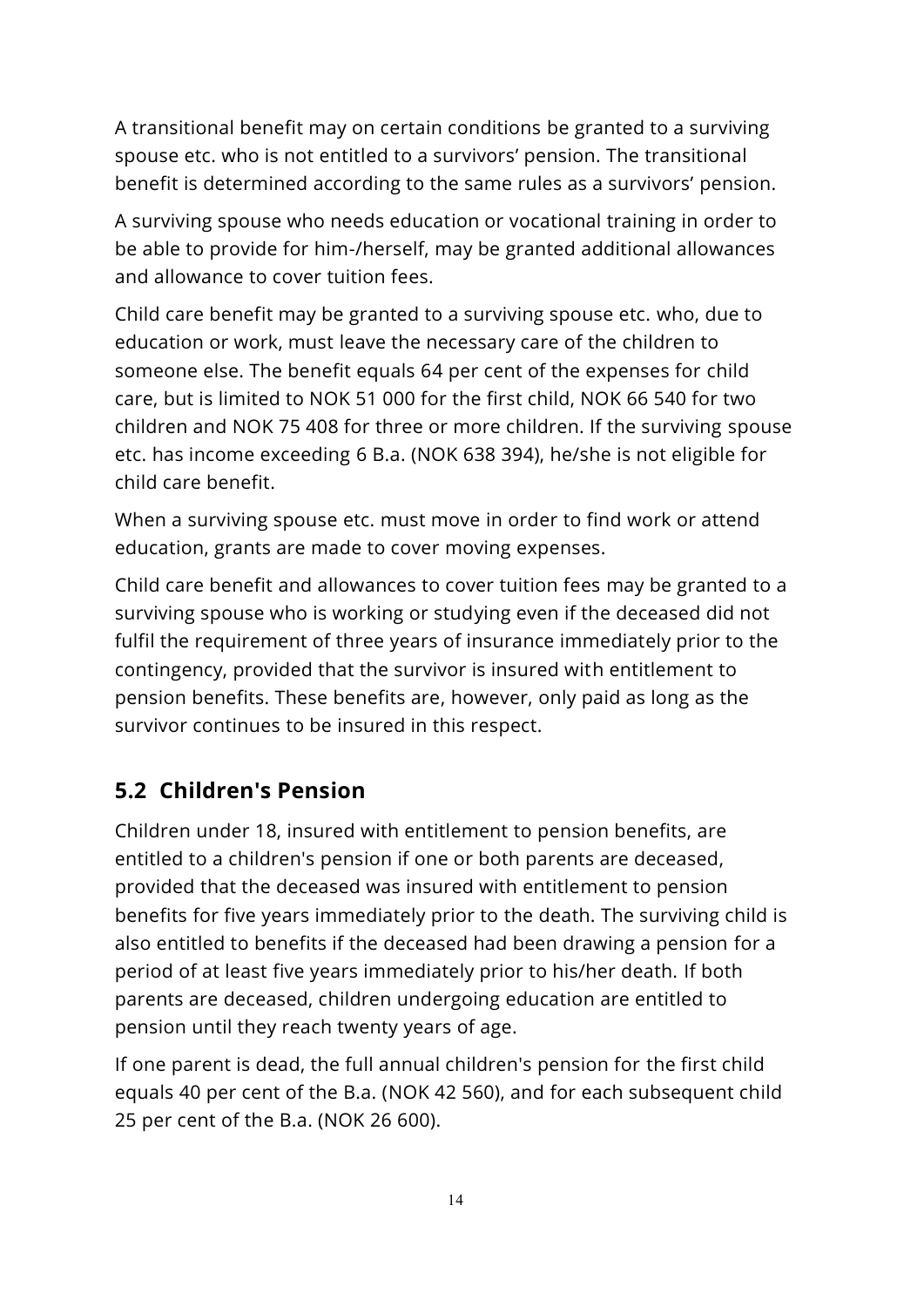If both parents are dead, the first child receives a children's pension equal to the survivors' pension which would have been paid to the parent who was entitled to the highest pension. The full children's pension for the second child equals 40 per cent of the B.a., and 25 per cent of the B.a. for each subsequent child.

However, when there are two or more children, the pensions are added together and divided equally among the children.

Children's pension assessed as a percentage of the B.a. is granted at reduced rate in accordance with the reduction a possible basic pension to a surviving spouse is subjected to due to uncompleted insurance periods.

Children's pension is granted until the child reach eighteen years of age. If both parents are deceased, children undergoing education are entitled to pension until they reach twenty years of age.

### <span id="page-15-0"></span>**6 DISABILITY BENEFITS**

Disability benefits comprise disability benefit, basic benefit and attendance benefit.

### <span id="page-15-1"></span>**6.1 Disability benefit**

An insured person between 18 and 67, whose income capacity is permanently reduced by at least 50 per cent due to illness, injury or defect, is entitled to a disability benefit. For an insured person who is receiving Work Assessment Allowance when the claim for disability benefit is made, it is sufficient that the income capacity is permanently reduced by 40 per cent. As a main rule, it is required that he/she has been insured for at least five years immediately prior to the contingency.

The benefit is payable as long as the person remains insured. This requirement does not apply if the person has been resident in the Realm for at least 20 years. A person who has been a resident for less than 20 years, is entitled to a disability benefit solely based upon previous income.

The disability benefit is calculated on the basis of the average pensionable income of the best three of the previous five years before the onset of disability. Income exceeding 6 B.a. (NOK 638 394) is not taken into account.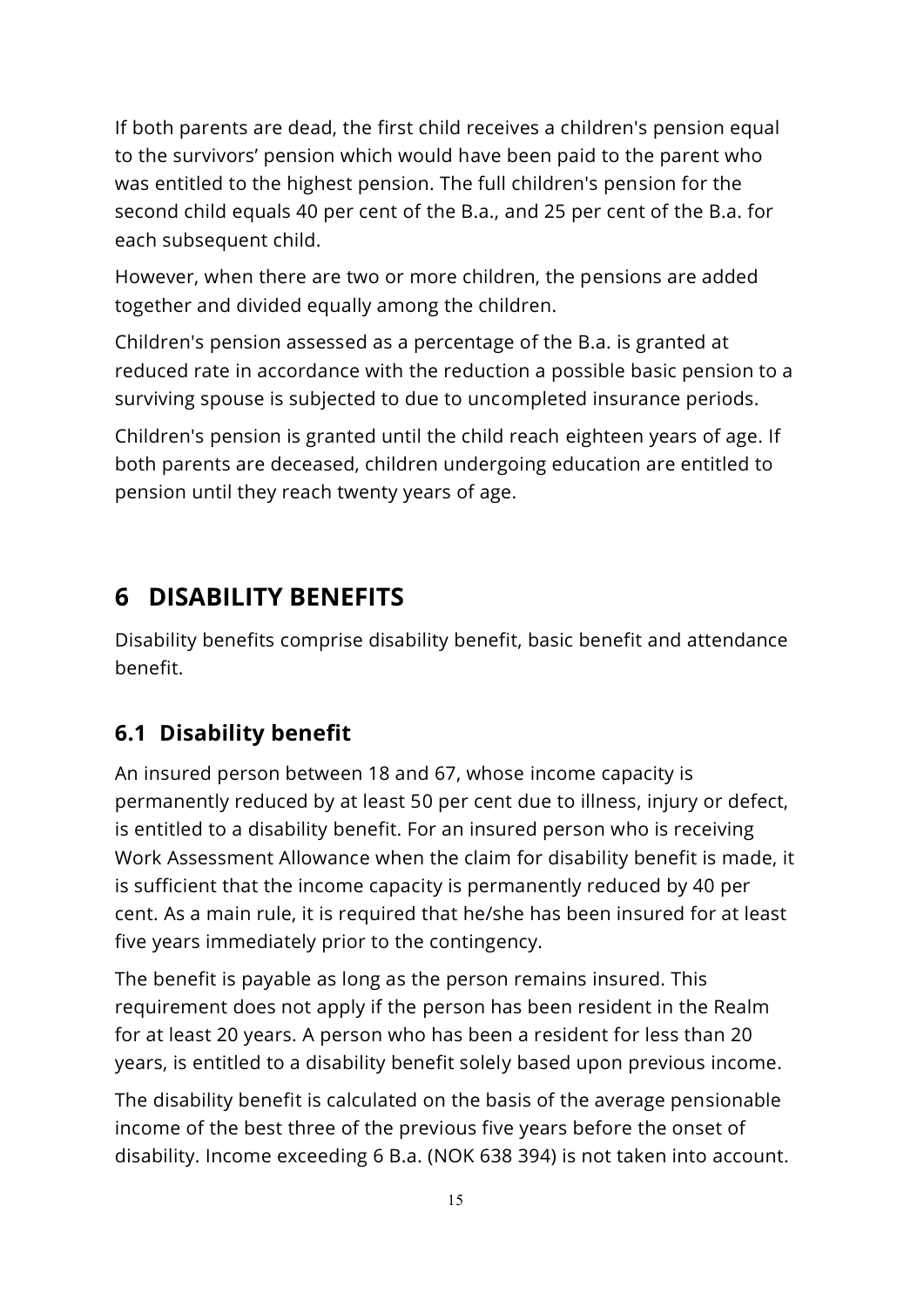The disability benefit rate per year is 66 per cent of the calculation basis. The yearly minimum is 2.28 B.a. (NOK 242 590) for persons living with a spouse/cohabitant, but is 2.33 B.a. (NOK 247 910) if the person subsequent to 31 December 2014 received a recalculated disability pension. For others, the yearly minimum is 2.48 B.a. (NOK 263 870).

Future insurance periods up to and including the year in which the person attains the age of 66 are taken into account. Limitations apply if the person has had periods of some length abroad. If the total of previous and future insurance periods is less than 40 years, the disability benefit is proportionally reduced.

Insured persons born disabled or having become disabled before reaching the age of 26, are entitled to a higher yearly minimum benefit. The yearly minimum is 2.66 B.a. (NOK 283 021) for persons living with spouse/cohabitant and 2.91 B.a. (NOK 309 621) for others. However, the requirements of sickness and documentation are stricter than the requirements that apply for the general determination of disability.

In the case of partial disability, the benefit is reduced proportionally.

A supplement of up to 40 per cent of the B.a. is on certain conditions granted for each supported child under the age of 18. The total amount of disability benefit and children supplement may not exceed 95 per cent of the income prior to the disability. The supplements are income-tested.

When the disability benefit is awarded, a limit for additional income is determined. This limit equals the insured person's expected income after disability (if less than full disability), plus 0.4 B.a. If the person has a pensionable income above this limit, the benefit will be reduced proportionally. However, the degree of disability is not reassessed.

#### <span id="page-16-0"></span>**6.2 Basic Benefit and Attendance Benefit**

An insured person, who due to permanent illness, injury or defect has certain necessary extra expenses, may be entitled to basic benefit.

A basic benefit is granted if the disability (illness, injury or defect) involves extra expenses at least equal to, or above, the lowest basic benefit rate. There are six basic benefit rates, which are adjusted each year by Parliament. Annual rates in 2022 are: NOK 8 232, NOK 12 564, NOK 16 464, NOK 24 252, NOK 32 868 and NOK 41 052.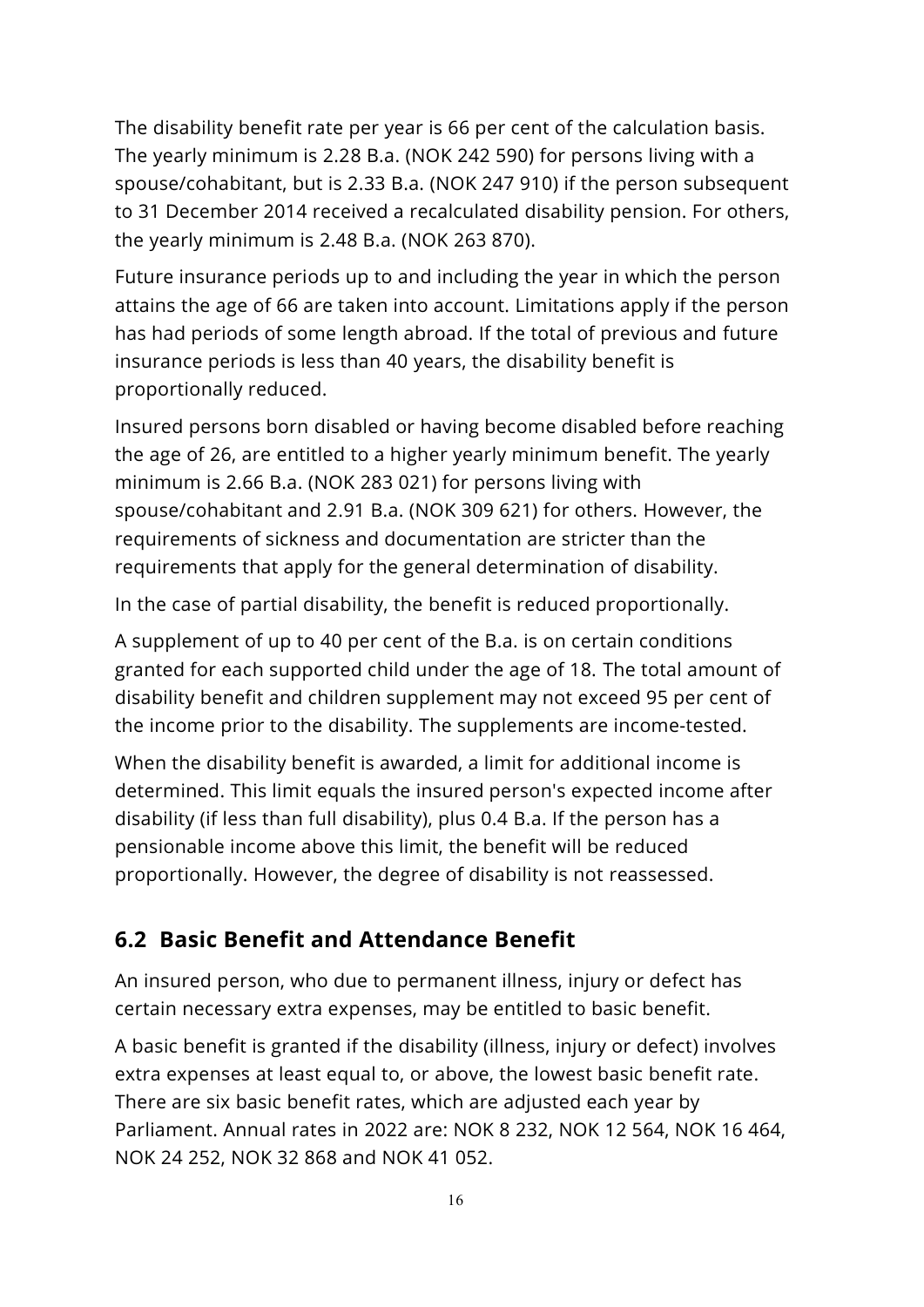An attendance benefit may be granted if the disabled person needs special attention or nursing. There are four attendance benefit rates, which are adjusted by Parliament. Annual rates in 2022 are: NOK 14 748, NOK 29 496, NOK 58 992 and NOK 88 488. The three highest rates are only granted to persons under the age of 18.

Parents providing special attention and nursing for a child which have received attendance benefit for at least three years, are entitled to attendance benefit for three months after the attention and nursing has come to an end due to the death of the child.

The basic benefit and the attendance benefit are reduced accordingly if granted in addition to a National Insurance pension that is reduced due to reduced insurance periods. The basic benefit and the attendance benefit are, however, not reduced due to reduced insurance periods in cases where the benefit is granted independently, i.e. not as an addition to a pension.

### <span id="page-17-0"></span>**7 BENEFITS FOR IMPROVING ABILITY TO WORK AND FUNCTION IN EVERYDAY LIFE (TECHNICAL AIDS)**

Insured persons may be entitled to benefits for improving the ability to work and the ability to function in everyday life if residing in Norway.

Benefits for improving the ability to work are granted to insured persons who due to illness, injury or defect have a permanently reduction of their ability to work or if the opportunity to choose occupation or work place considerably reduced. Benefits are granted in connection with measures that are necessary and appropriate in order to obtain or keep suitable work.

An insured person whose ability to function in everyday life is considerably and permanently reduced due to illness, injury or defect, is granted benefits in connection with measures necessary in order to improve his or her everyday life-function or in order to able to be nursed in his or her own home.

The benefit may be given as loan of, grant to or monetary loan for the purchase of technical aids, hearing aid, delineator for tailoring, guide dog, reading and secretarial aid for blind and visually impaired persons,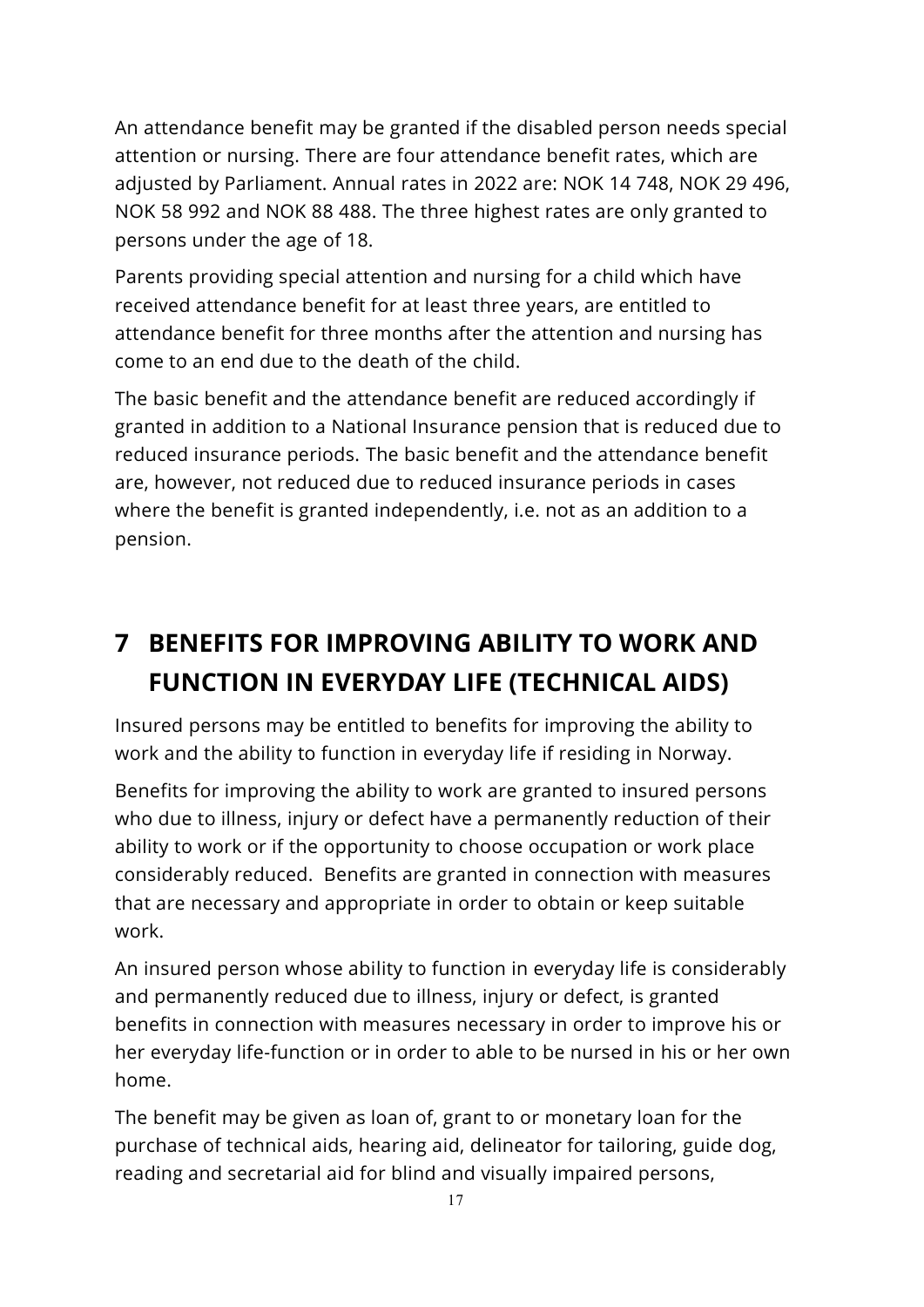interpreter for deaf and hearing impaired persons, interpreter and escort assistance for deaf-blind persons, motor vehicle or other means of transport, orthopaedic aids, breast prosthesis, prosthesis for facial defects, eye prosthesis, wigs etc.

### <span id="page-18-0"></span>**8 WORK ASSESSMENT ALLOWANCE**

Insured persons may be entitled to Work Assessment Allowance if they have been insured for at least five years immediately prior to claiming the allowance. An insurance period of one year is sufficient if the claimant was insured when the working capacity was reduced, and the insurance periods after the age of 16 are at least equal to the periods without insurance, or if the claimant after the age of 16 has been insured with the exception of maximum five years.

Work Assessment Allowance is granted to insured persons between the ages of 18 and 67 whose working capacity is reduced by at least 50 per cent due to illness, injury or defect. Work Assessment Allowance shall cover living expenses and is normally granted when the person in question is undergoing active treatment or vocational measures, or when the person in question has tried such measures and is still considered to have a certain possibility of becoming employed, and is being followed up by the Norwegian Labour and Welfare Service.

Work Assessment Allowance is calculated on the basis of the pensionable income the year before the working capacity was reduced by at least 50 per cent. The Work Assessment Allowance shall, however, be calculated on the basis of the average pensionable income of the last three calendar years prior to the contingency, if this results in a higher basis. The maximal calculation basis is 6 B.a. (NOK 638 394). The benefit rate per year is 66 per cent of the calculation basis, and is paid for five days a week. Insured persons who had low, or no, pensionable income before the working capacity was reduced by at least 50 per cent, is guaranteed a minimum annual benefit of 2 B.a. (NOK 212 798). For persons under the age of 25 the minimum benefit is 2/3 of 2 G (NOK 141 865). In addition, a child supplement of NOK 27 is granted for each dependent child under the age of 18. The supplement is paid for five days a week.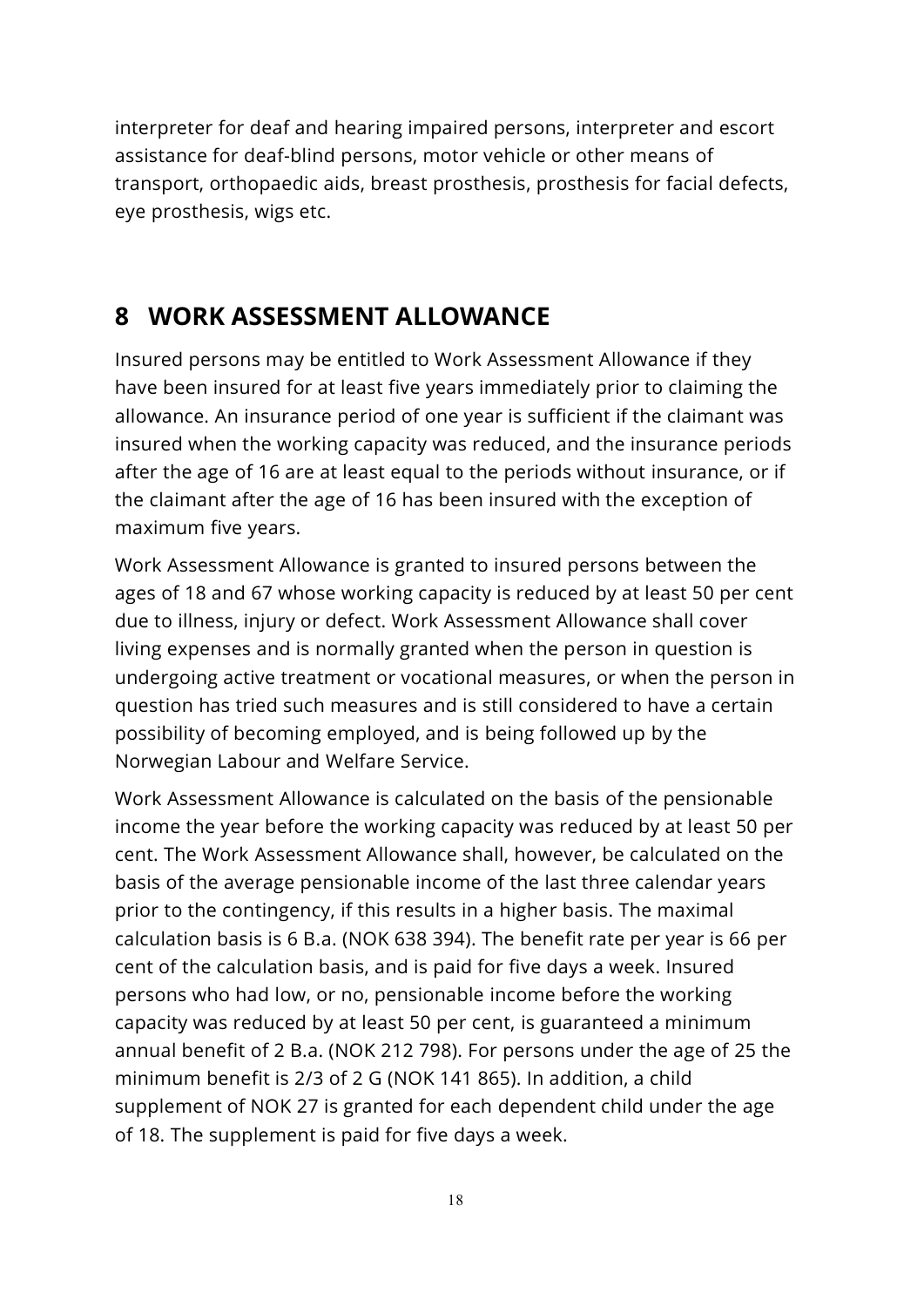Supplementary allowances can be granted to insured persons between the ages of 18 and 67. These allowances shall fully or partially compensate for expenses which they have incurred while undergoing vocational measures.

### <span id="page-19-0"></span>**9 HEALTH CARE BENEFITS**

All persons insured in the Norwegian Social Insurance Scheme are granted free accommodation and treatment, including medicines, in hospitals. This follows from the provisions of the Act on Specialist Health Care and the Act on Mental Health Care. In the case of treatment given outside hospitals, the provisions of the Health and Care Services Act and the National Insurance Act apply.

For treatment outside a hospital by a doctor (a general practitioner or a specialist), a psychologist or physiotherapist, and also for prescriptions of important drugs and for transportation expenses in connection with examination or treatment, the patient has to pay a share of the cost. The municipality, the regional health authority and/or the National Insurance cover the remaining part of the expenses. As per 1 January 2022 the costsharing amount in connection with treatment by a general practitioner is NOK 160 for each consultation, and by a doctor in the specialist health service or a specialist in clinical psychology NOK 375. For important medicaments and nursing items, the cost-sharing amount is 39 per cent of the cost of the prescription (maximum NOK 520 per prescription). For reiterated prescriptions a new cost-sharing amount shall be paid when a supply equal to three months' consumption has been received.

There are exemptions from the cost-sharing provisions for certain diseases and groups of people. Children under the age of 16 are completely exempted from cost-sharing for health services. Children under the age of 18 are exempted from cost-sharing for psychotherapy and dental treatment. Necessary medical examinations during pregnancy and after confinement are free. Persons who have attained the age of 67 and who are drawing full old-age pensions, are exempted from cost-sharing for important medicinal products, provided that the pension does not exceed the minimum pension level. In addition, old-age pensioners, recipients of disability benefit and persons receiving pensions from the collectively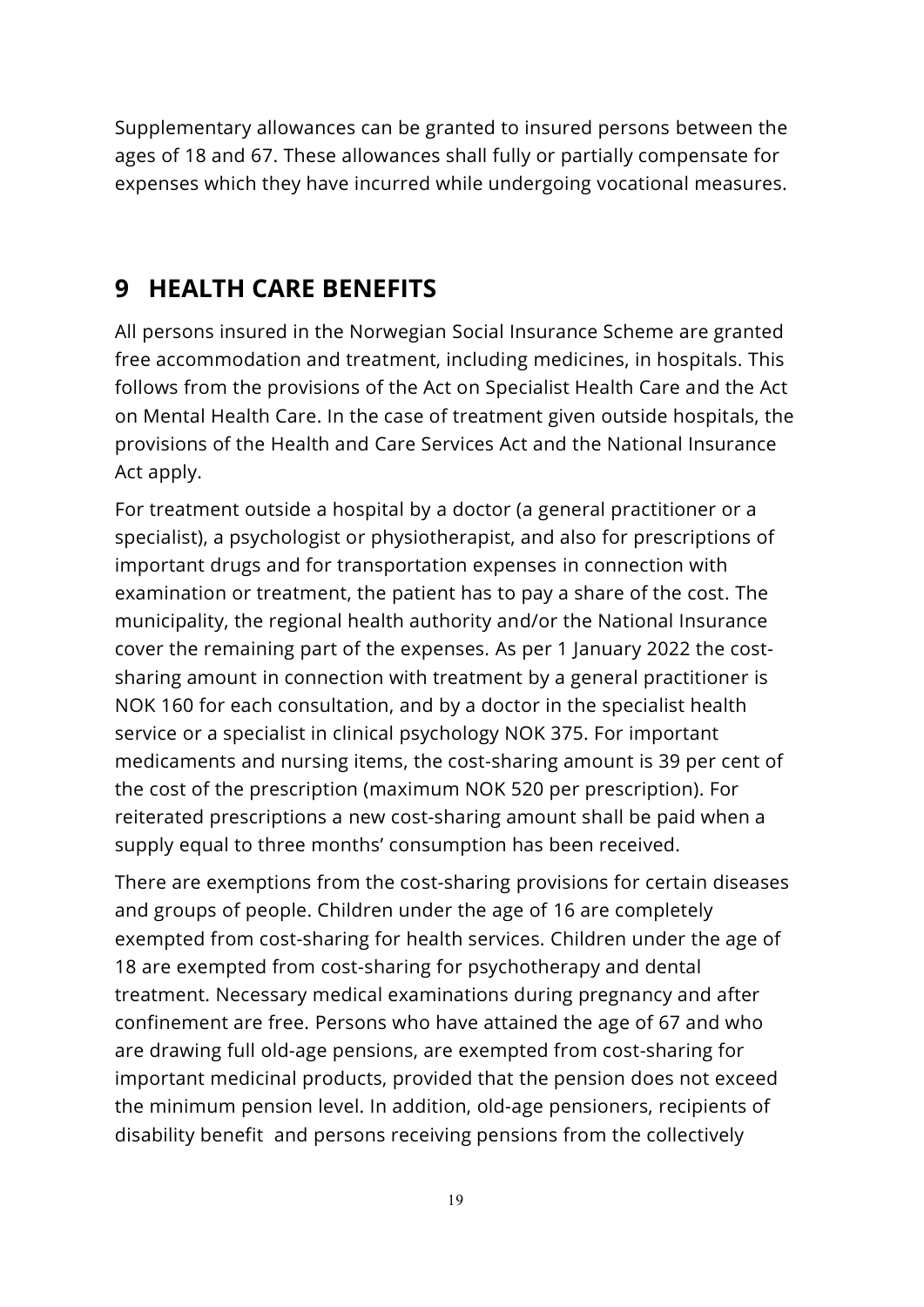bargained AFP scheme, who receive special supplement from the National Insurance Scheme, are exempted from cost-sharing.

There is a cost-sharing ceiling which relates to expenses for treatment by physicians and psychologists, important drugs, transportation expenses related to examination and treatment, physical therapy, some forms of dental treatment that is subject to reimbursement, accommodation fees at rehabilitation centres and treatment abroad. After the ceiling has been reached, a card is issued giving entitlement to free treatment and benefits as mentioned, for the rest of the calendar year. The ceiling is set by the Parliament on a yearly basis. For 2022 it is set at NOK 2 921.

## <span id="page-20-0"></span>**10 DAILY CASH BENEFITS IN CASE OF SICKNESS, MATERNITY ETC.**

#### <span id="page-20-1"></span>**10.1Daily Cash Benefits in Case of Sickness**

An insured person who has an annual income of at least 0.5 B.a. (NOK 53 200) is entitled to daily cash benefits in case of sickness if he/she is incapable of working due to sickness. It is, as a general rule, required that the occupational activity has lasted for at least 4 weeks prior to onset of sickness.

Daily cash benefits for employees equal 100 per cent of pensionable income, and are paid from the first day of sickness for a period of 260 days (52 weeks). Daily cash benefits in case of sickness are paid by the employer for the first 16 calendar days, and thereafter by the National Insurance Scheme. During the period in which daily cash benefits are paid by the employer, no minimum income level is required. Income exceeding 6 B.a. (NOK 638 394) is not taken into account.

Self-employed persons get sickness benefits corresponding to 80 per cent of pensionable income from the  $17<sup>th</sup>$  day of sickness for a period of 248 days. By voluntarily paying a higher rate of contributions, self-employed persons may receive 80 per cent of pensionable income from the first day of sickness or 100 per cent from the seventeenth day of sickness or the first day of sickness.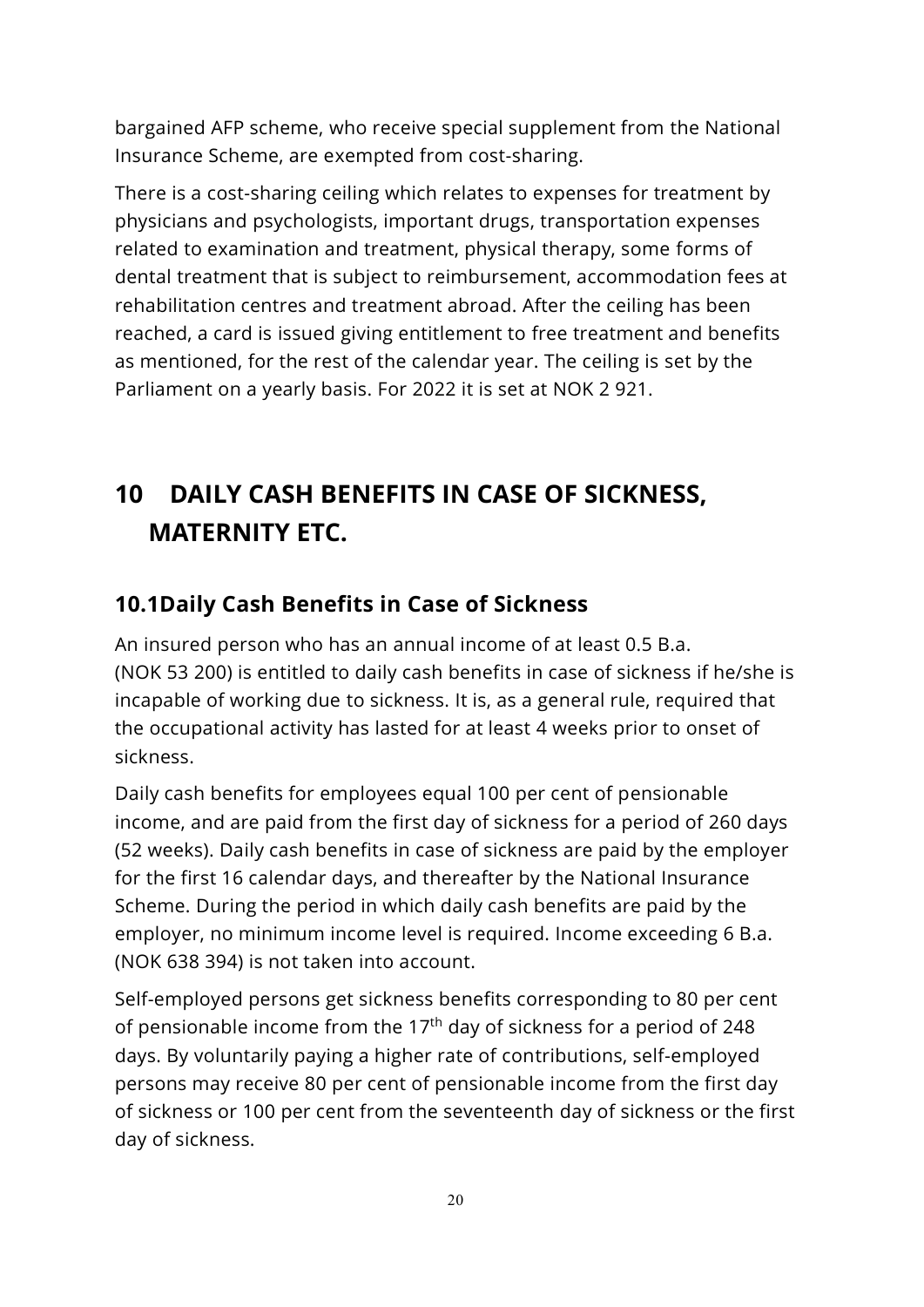Old-age pensioners have no reduction in their pension when maintaining an earned income. Daily cash benefits in case of sickness is granted to insured persons between 62 and 67 years of age, irrespective of whether they have started to draw their pensions. Insured persons between 67 and 70 years of age are entitled to daily cash benefits in case of sickness for up to 60 days if the earned income exceeds 2 B.a. (NOK 212 798). Daily cash benefits in case of sickness are not granted to insured persons who have attained the age of 70.

#### <span id="page-21-0"></span>**10.2 Daily Cash Benefits in Case of Absence from Work**

#### <span id="page-21-1"></span>**10.2.1Care benefits**

An insured employee who is absent from work due to necessary care for a sick child at home or in a health institution, is entitled to daily cash benefits (care benefits) up to 10 days per calendar year, or 15 days if taking care of more than two children. Parents may receive such benefits up to and including the year of the child's  $12<sup>th</sup>$  birthday. If the child is chronically ill or disabled, the benefits may be received up to and including the year of the child's 18th birthday. An employee with disabled or chronically sick child/children may receive such benefits for 10 extra days per chronically ill or disabled child.

The number of days is doubled for single parents.

When only one of the parents has custody of the child, the period of entitlement to benefits may, under certain conditions, be divided between them.

An insured employee is entitled to care benefits during necessary care for children under 12 years of age, or 18 years of age as described above, if the person providing daily child care is sick, or prevented from taking care of the child because he/she is accompanying another child to treatment or examination. An insured employee is also entitled to care benefits during absence from work when the child due to sickness needs a follow-up doctor's visit etc., even if the child is not sick or in need of care that particular day.

Care benefits are calculated as daily cash benefits for the person's own sickness (sickness benefits) and paid by the employer up to 10 days during a calendar year. If the employee is entitled to receive benefits for more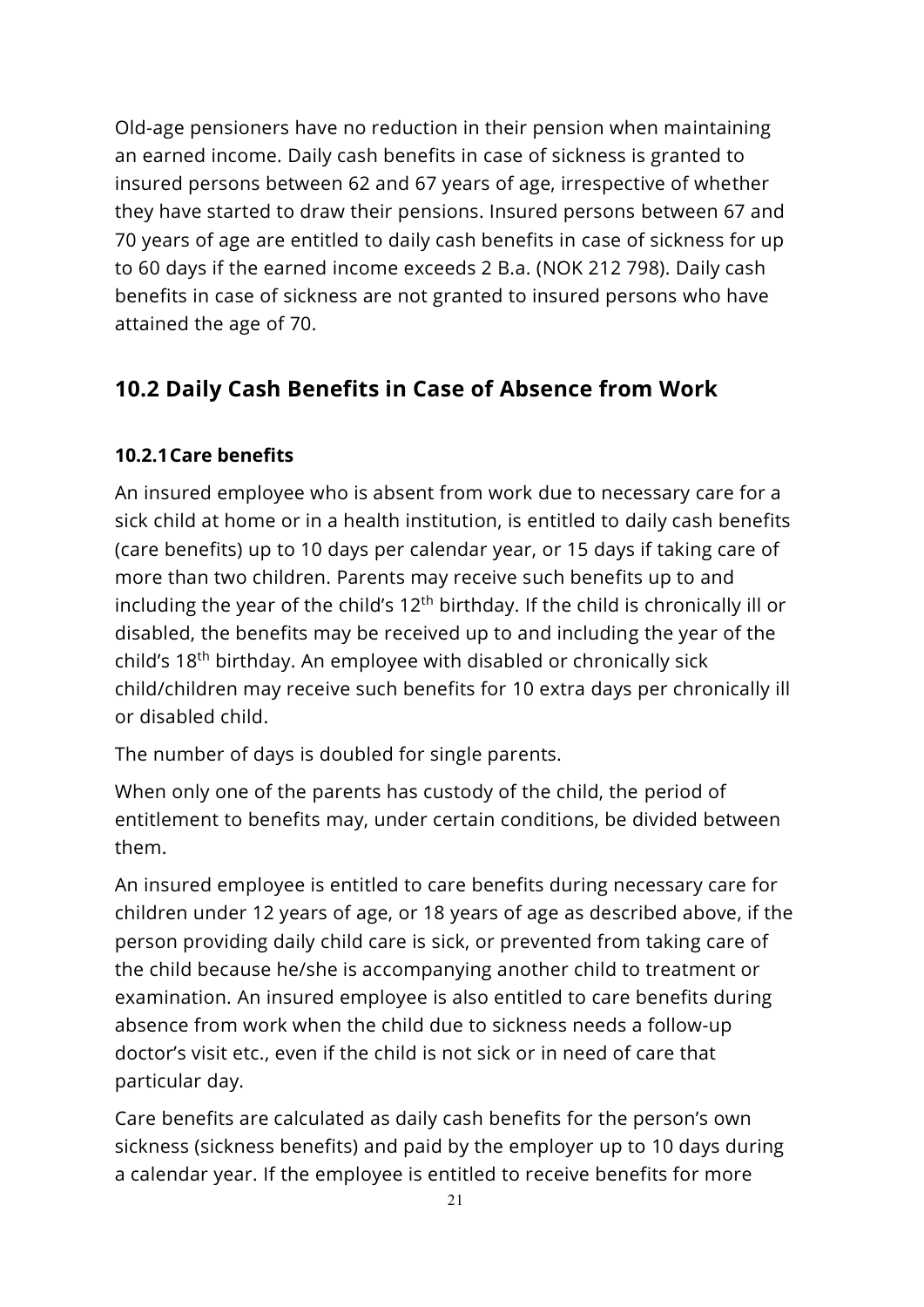than 10 days, the employer is obliged to pay, but will get a refund from the National Insurance Scheme.

If the employee only is taking care of a chronically ill or handicapped child, the employer will get the costs refunded in full by the National Insurance Scheme (i.e. from the first day of absence).

Self-employed persons and freelancers are entitled to care benefits from the National Insurance Scheme to the same extent as employed persons. Care benefits are paid by the National Insurance Scheme from the 11<sup>th</sup> day. If the self-employed person or the freelancer only has care for a disabled or chronically sick child who has attained the age of 12 years, the National Insurance Scheme covers the care benefits fully (from day one). The care benefits are calculated as sickness benefits, but given with 100 per cent of pensionable income up to 6 B.a. (NOK 638 394).

#### <span id="page-22-0"></span>**10.2.2Attendance allowance and training allowance**

An insured occupationally active person who cares for a child under the age of 18 who, due to illness or injury, needs constant supervision and care, is entitled to daily cash benefits (attendance allowance) from day one. If necessary, up to two care givers may receive the allowance at the same time. No upper age limit applies in the case of mentally handicapped children who need constant supervision and suffers from a serious or potentially fatal disease or injury.

The allowance is calculated according to the same rules as sickness benefits from the National Insurance Scheme and is given at 100 per cent of the basis for calculation up to 6 B.a. (NOK 638 394), until the child's 18th birthday, provided that the conditions are met. The allowance may be graded down to 20 per cent when the child is supervised by others in an established supervision or relief arrangement (kindergarten, school etc.). If the child dies during the benefit period, attendance allowance may be paid for up to three months.

An insured occupationally active person taking care of close relatives or friends at home during the terminal phase is entitled to daily cash benefits (attendance allowance) from the National Insurance Scheme for a period of up to 60 days for each patient.

An insured occupationally active parent is entitled to cash benefits (training allowance) while attending approved training courses in order to improve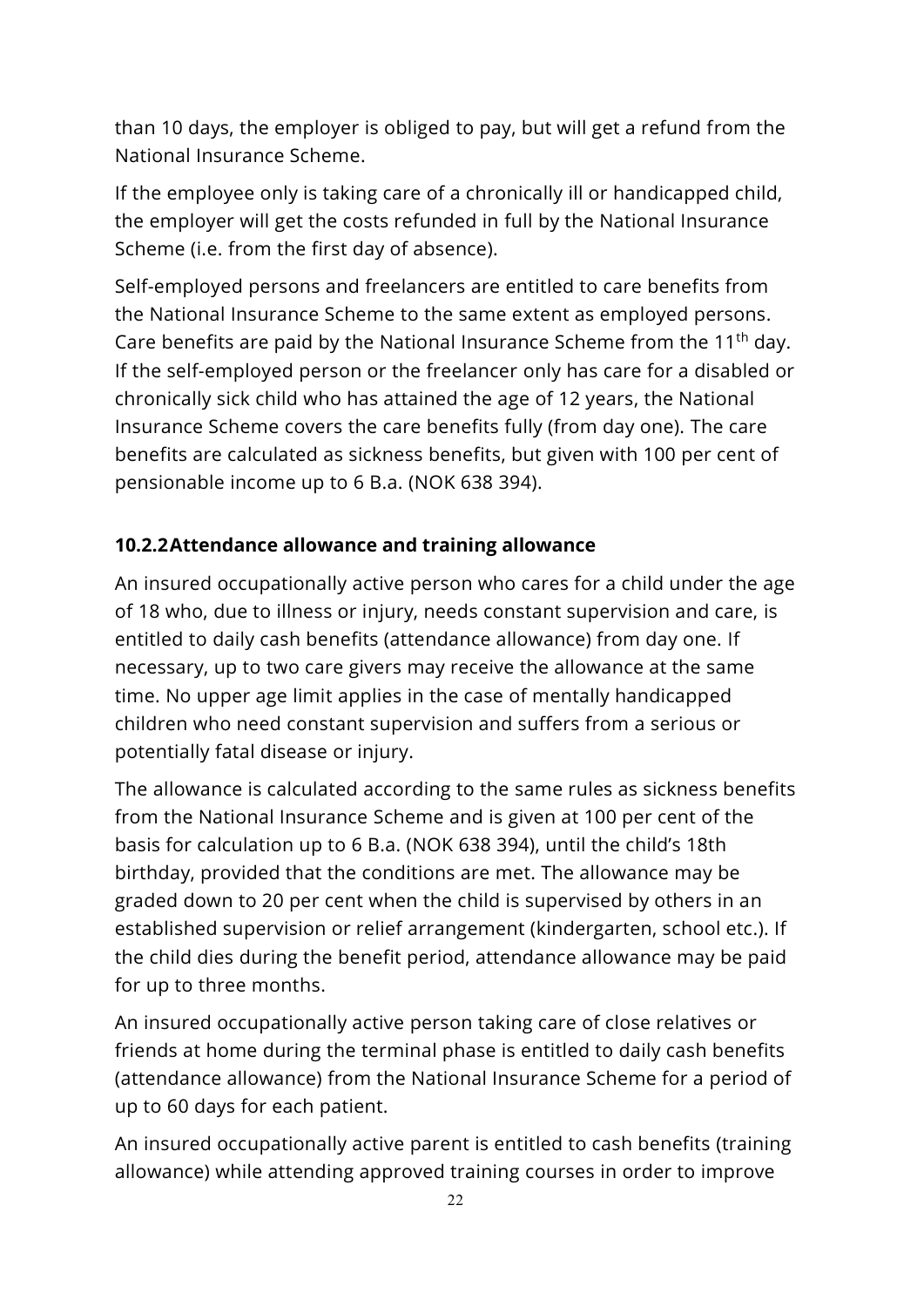his/her ability to take care of a child who is disabled or sick over a long period. There is no age limit on this allowance. Training allowance is calculated according to the same rules as sickness benefits from the National Insurance Scheme, and is given at 100 per cent of the calculation basis up to 6 B.a. (NOK 638 394).

Self-employed persons and freelancers are entitled to attendance allowance and training allowance from the National Insurance Scheme to the same extent as employed persons.

#### <span id="page-23-0"></span>**10.3Cash benefits in Case of Maternity and Adoption**

#### <span id="page-23-1"></span>**10.3.1Pregnancy benefits**

An employee who, according to law, has to refrain from working for a certain period prior to confinement due to hazardous working conditions/environment, is entitled to pregnancy benefits. This applies from the time she stops working and until three weeks prior to birth. Also selfemployed persons and freelancers are entitled to pregnancy benefits.

#### <span id="page-23-2"></span>**10.3.2Parental benefits due to birth and adoption**

Insured parents who have been in paid employment etc. for six out of ten months preceding the beginning of the period of paid leave, are entitled to parental benefits in case of birth, or adoption of a child below the age of 15.

Parental benefits are not payable in case of adoption of stepchildren. However, the adoptive parent has the same entitlement as fathers in cases where the adoption takes place during the parental benefit period following the birth of the child. This entitlement applies from the time of adoption and for the remaining part of the benefit period.

The parental benefit period is 49 weeks with 100 per cent compensation (full rate) or 59 weeks with 80 per cent compensation (reduced rate). In case of adoption, the benefit period is 46 or 56 weeks respectively. Parental benefits are calculated in the same way as cash benefits in case of sickness.

Three weeks immediately prior to birth and six weeks immediately after the birth are reserved for the mother. In case of adoption, this rule does not apply. At full rate, 15 weeks of the benefit period are reserved for the father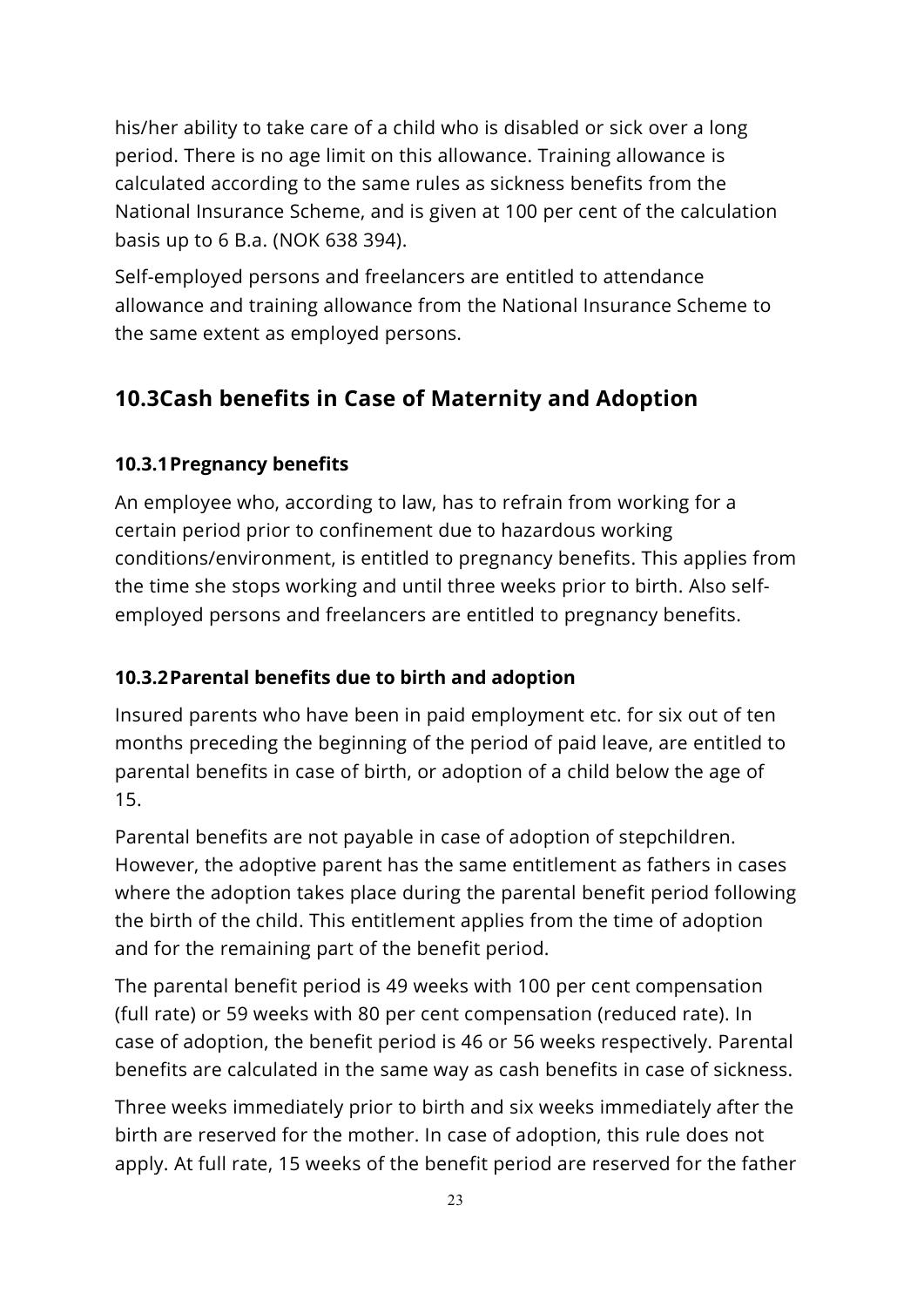(father's quota), 15 weeks are reserved for the mother (mother's quota) and 16 weeks may be shared between the parents. At reduced rate, 19 weeks are reserved for each of the parents and 18 weeks may be shared between them.

The father may only make use of the common parental benefit period if the mother is occupationally active, takes a publicly approved full-time education, combines work and approved education to give a full time total, is unable to take care of the child because of illness or injury , is admitted to a health institution or takes part in either an introduction programme or a qualification programme on full time basis.

When having twins, parents will get 17/21 extra weeks of parental benefits. When having three or more children in the same birth, they get a full extra period of parental benefits (46/56 extra weeks).

If the mother receives disability pension, the father may receive parental benefits for a period equivalent to the father's quota even if the mother is not occupationally active or undergoes full-time education etc.

Parental benefits may be combined with reduced working hours. A written agreement with the employer concerning the extent and duration of the part-time work is required. The parental benefit is reduced correspondingly, but the benefit period is extended. Both the mother and the father can make use of this possibility. Only the three weeks prior to and the six weeks after the delivery which are reserved for the mother are excluded.

The parental benefit period may be postponed if the parent works full-time. A written agreement with the employer must be presented to the Labour and Welfare Service before the start of the postponement. For parents with children born after 1 October 2021, postponing the parental benefit period is no longer conditioned on working full-time and there are no application needed.

The parental benefit must be used within three years of the birth or adoption.

#### <span id="page-24-0"></span>**10.3.3Lump sum maternity and adoption grants**

Women who do not qualify for parental benefit, are entitled to receive a lump sum grant of NOK 90 300. Fathers who adopt alone or who, under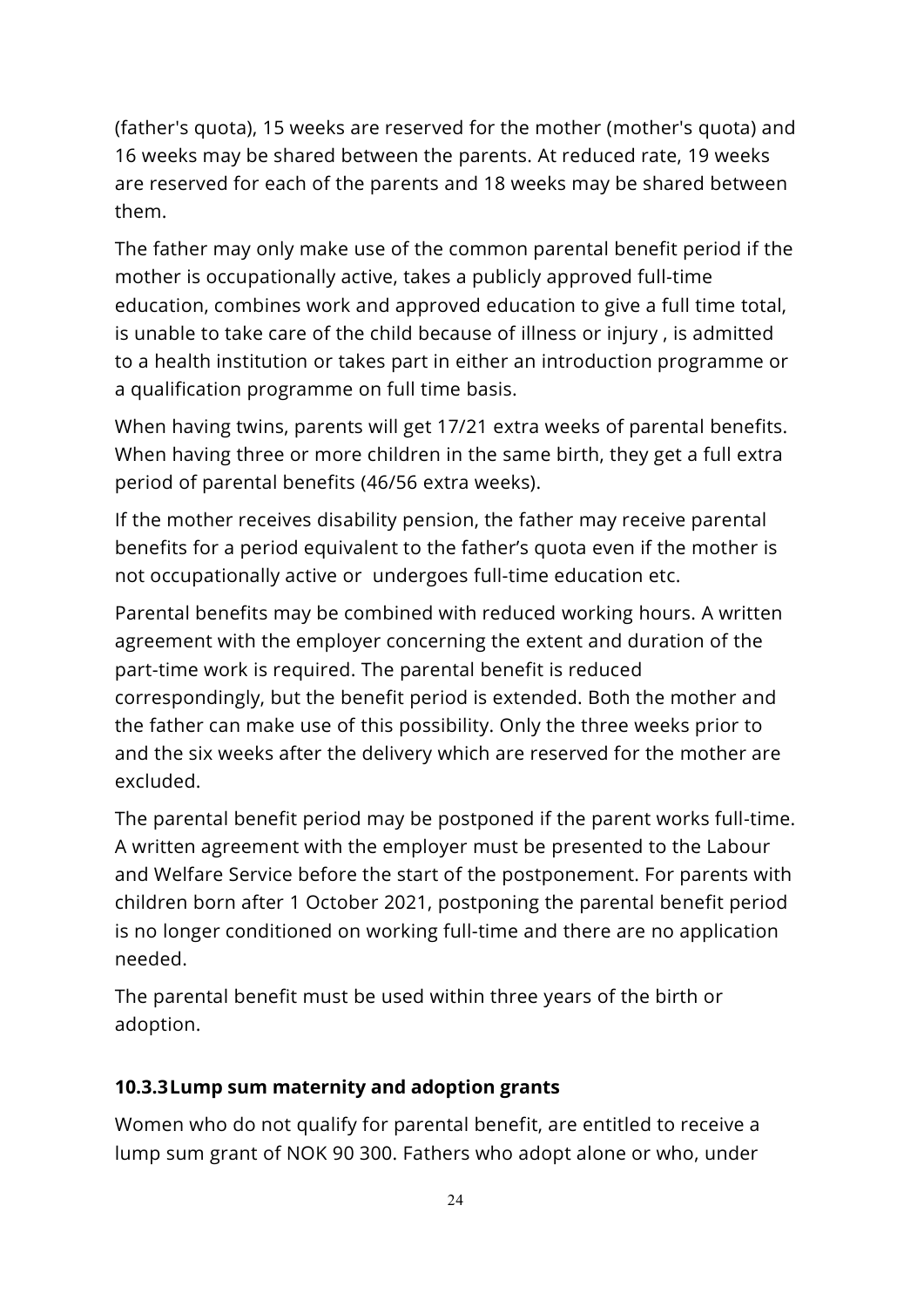certain circumstances, take over the care for the child, may also be entitled to this grant.

#### <span id="page-25-0"></span>**10.3.4Grants for parents adopting children from abroad**

Parents who adopt children from abroad receive a lump sum grant of NOK 106 399.

### <span id="page-25-1"></span>**11 UNEMPLOYMENT BENEFITS**

Unemployment benefit partially compensates for loss of income due to unemployment. Working hours must have been reduced by at least 50 per cent compared to previous working hours.

In order to qualify for unemployment benefit, the insured person must be a genuine jobseeker, i.e. capable of work and registered as an applicant with the Labour and Welfare Service. He or she must also, at short notice and in any part of Norway, be available for any type of part time or full time work or labour market measure that he or she is physically and mentally capable of doing. The person concerned may be entitled to unemployment benefit even if he or she does not fully meet the availability requirement due to circumstances such as age, health or work of caring nature. If a person is considered to be unemployed by his or her own choice, i.e. if he or she has given notice voluntarily, refused to take a suitable job or refused to participate in labour market measures, a prolonged waiting period may be imposed, or benefits may temporarily be suspended.

Previously earned income is a condition for entitlement to unemployment benefit. The person concerned must have had an income from work of at least 1.5 B.a. (NOK 159 599) the preceding twelve completed calendar months prior to the date of the application for unemployment benefits, or an income from work of at least 3 B.a. (NOK 319 197) during the preceding 36 completed calendar months prior to the date of the application for unemployment benefits. Daily cash benefits in case of sickness granted for maternity related illnesses, pregnancy benefits and parental benefits are considered as equal to income from work in this respect.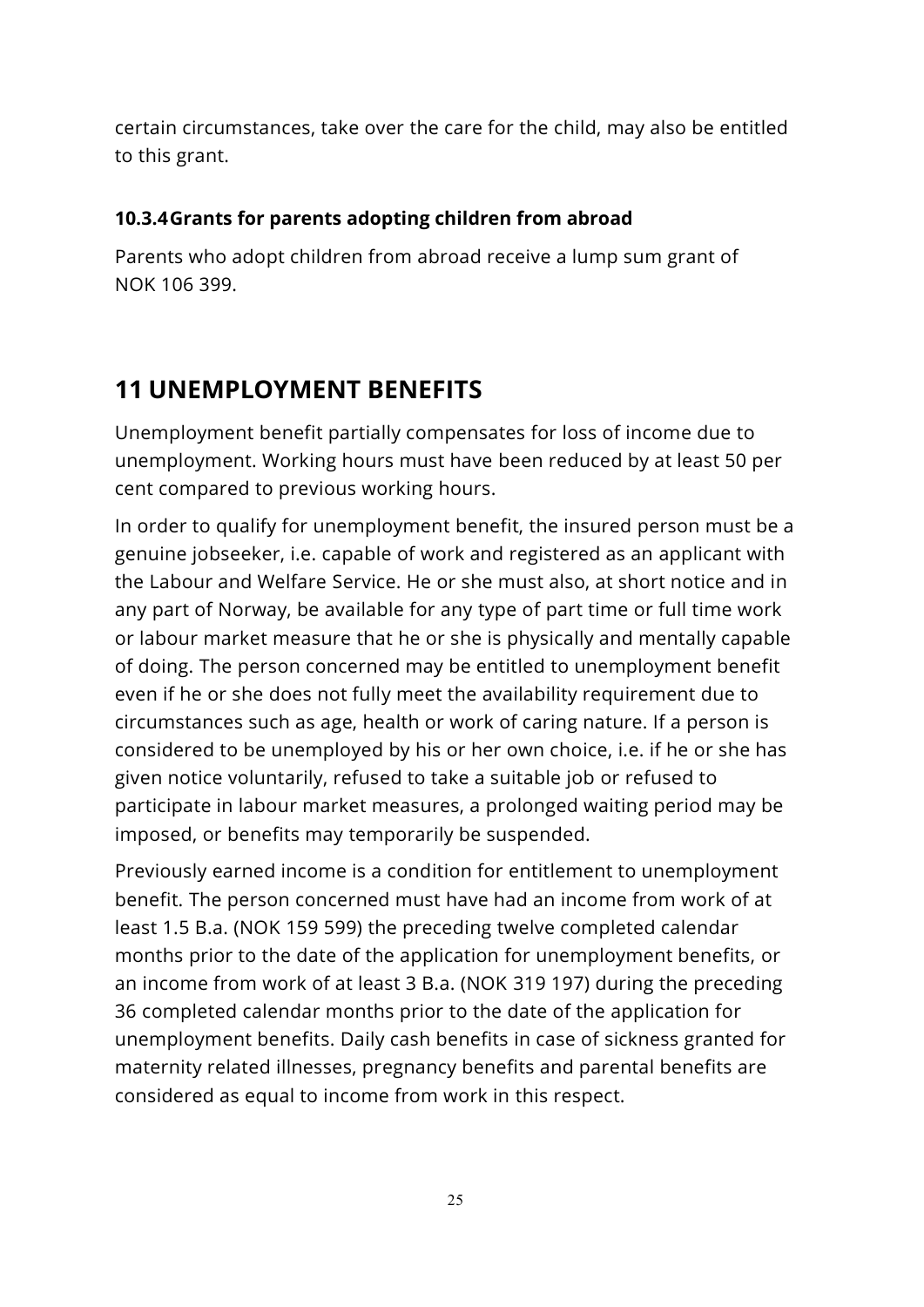Unemployment benefit may be paid when the insured person has been unemployed and has been registered with the Labour and Welfare Service as a genuine jobseeker for at least three of the last fifteen days.

Unemployment benefit is calculated on the basis of income from work, daily cash benefits during unemployment, sickness, maternity and adoption paid during the preceding twelve completed calendar months prior to the date of the application for unemployment benefits, or the average over the preceding 36 completed calendar months prior to the date of the application for unemployment benefits, pending on which alternative gives the best financial result for the unemployed. The maximal calculation basis is 6 B.a. (NOK 638 394). The benefit rate per day is 0.24 per cent of the calculation basis and is paid five days a week. This will normally give an annual compensation rate of 62.4 per cent of the calculation basis. A supplement of NOK 17 per day is granted for each dependent child under the age of 18.

The benefit period varies depending on earlier income from work. Income from work amounting to at least 2 B.a. (NOK 212 798) gives a benefit period of 104 weeks (2 years). Income amounting to less than 2 B.a. gives a benefit period of 52 weeks (1 year). When the initial benefit period has expired, a subsequent benefit period may immediately be granted, provided that the requirements concerning previous income are met again.

### <span id="page-26-0"></span>**12 FUNERAL GRANT**

A means-tested lump-sum of maximum NOK 26 011 may be granted by the National Insurance Scheme in case of death, to cover expenses in connection with the funeral.

### <span id="page-26-1"></span>**13 BENEFITS IN CASE OF OCCUPATIONAL INJURY**

Employees and certain other groups, e.g. military personnel and pupils/students are obligatorily covered for occupational injury under the National Insurance Scheme. Self-employed persons and freelancers may take out voluntary insurance.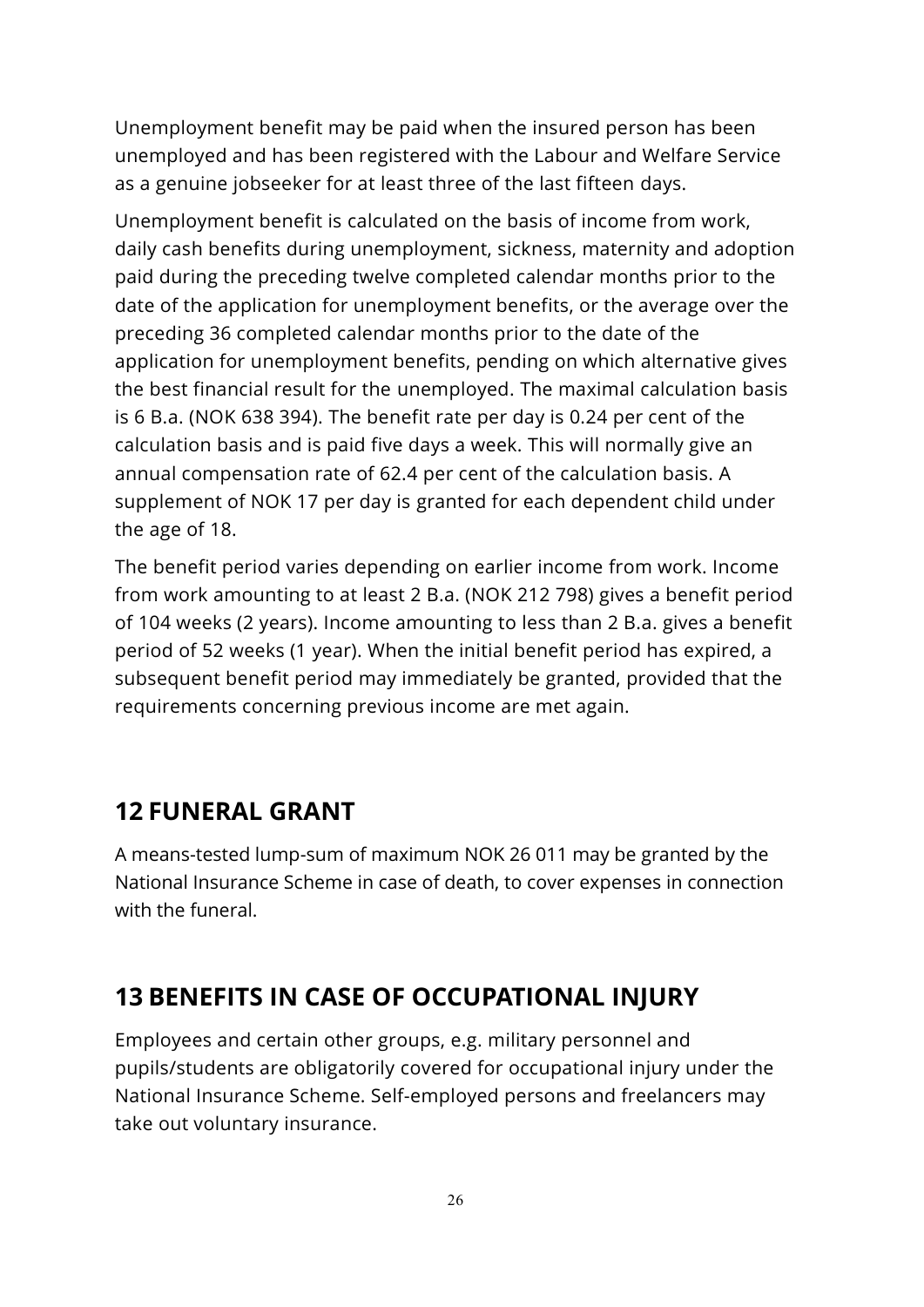An insured person who is the victim of an occupational injury is entitled to benefits according to special rules generally more favourable than the ordinary rules. This applies to medical benefit etc. as well as pensions. In addition to any other benefits, a compensation for non-economic loss (reduced quality of life) may be granted on the basis of the medical nature and degree of the injury. The maximum compensation from the Social Insurance Scheme is 75 per cent of the B.a. (NOK 79 799) a year.

Injury, sickness or death caused by an accident at work is regarded as occupational injury. Certain diseases are regarded as equal with occupational injury. Fatigue injuries and mental suffering caused by continuous strain are generally not regarded as falling within the scope of the legislation concerning occupational injury.

As a main rule the injury or sickness must occur while working at the place of work during working hours.

Employees are also covered by an occupational injury compensation act outside the framework of the National Insurance legislation.

### <span id="page-27-0"></span>**14 BENEFITS TO SINGLE PARENTS**

A single parent who has a clear majority of the daily care for his/her child, may be entitled to transitional benefit, childcare benefit, education benefit and grants to cover necessary moving expenses in order to gain employment.

A parent is considered to be single if unmarried, divorced or separated and not living together with a person:

- with whom he/she has children, or

- to whom he/she has been married.

A person is not considered to be a single parent if he or she lives with a spousal equivalent and they have a joint household, without having a child together.

If, during the period a person is receiving benefits as a single parent, he or she has a new child with the same partner, none of the parents are considered to be a single parent. The same applies if a mother or father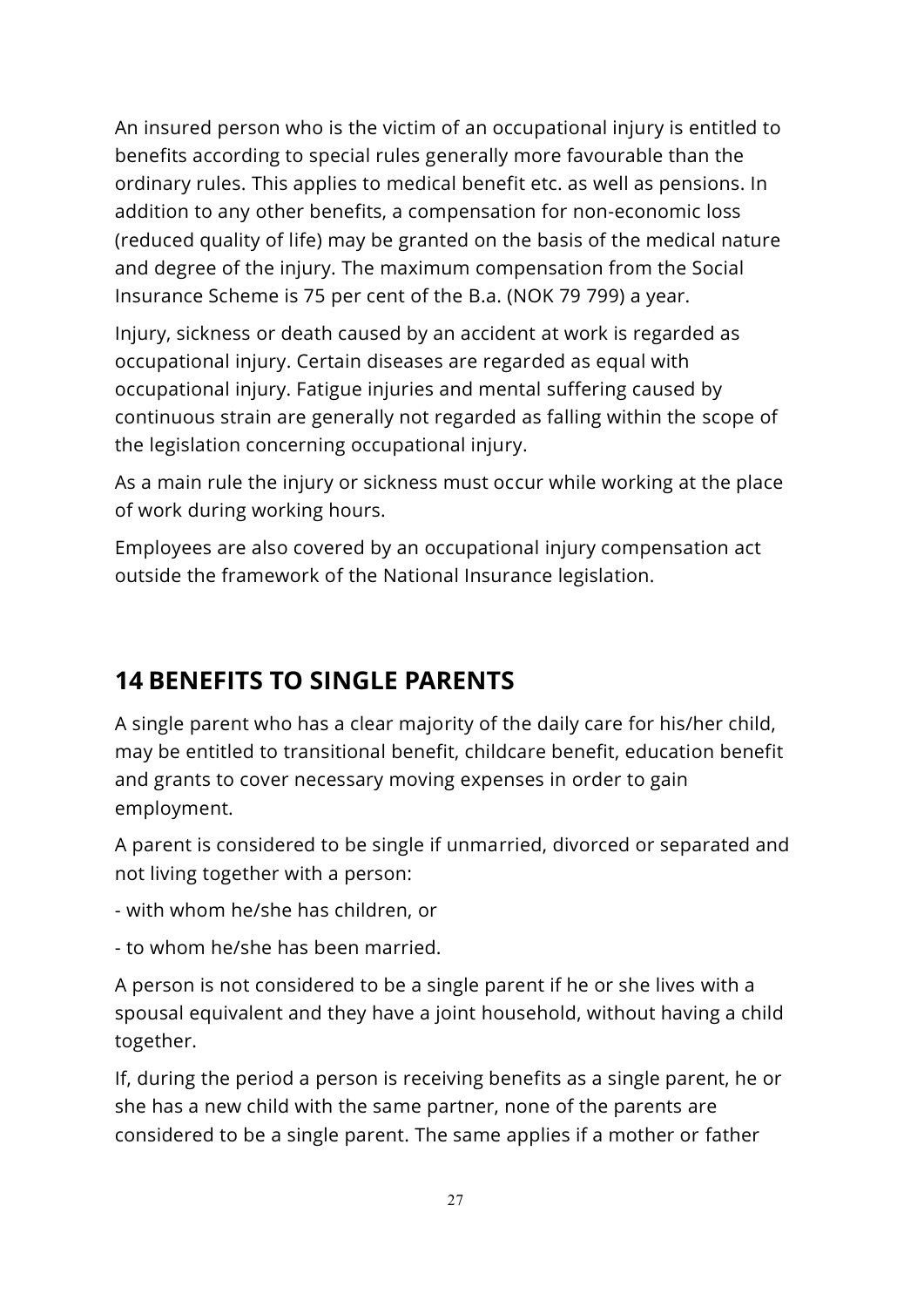has previously received such benefits for a child the partners have together.

As a main rule, it is required that the single parent has been insured for five years immediately prior to claiming benefits. Both the parent and the child must as a general rule be resident and staying in Norway.

The transitional benefit is intended to cover subsistence expenses. From the youngest child is one year old, there is a requirement of occupational activity, in the form of:

- education or work for at least 50 per cent of full time,
- establishing a business, or
- reporting to the Norwegian Labour and Welfare Administration as a genuine job seeker.

The education in question must be considered by the Norwegian Labour and Welfare Administration to be necessary and appropriate in order for the person to attain or keep employment.

The maximum annual transitional benefit to a single parent is 2.25 B.a. (NOK 239 398). If the single parent has an annual income from work exceeding 0.5 B.a. per year (NOK 53 200), the transitional benefit is reduced by 45 per cent of the exceeding income.

As a general rule, transitional benefit may be granted until the child attains the age of 8, but not for more than a total of 3 years. However, after a new child birth, a new transitional benefit may be granted until the child is entitled to a place in a day care centre. Furthermore, the benefit period may be prolonged by two extra years if the parent undergoes education in order to gain employment. Also, for single parents with more than two children or for persons who became a single parent before attaining the age of 18, the benefit period may be prolonged by three years.

Childcare benefit and allowances to cover tuition fees are granted according to the same rules and mainly on the same conditions as for a surviving spouse, cf. Section 5.1. As a general rule, childcare benefit for a working single parent may be granted up to and including the fourth school year, but it may in certain cases be granted for a longer period.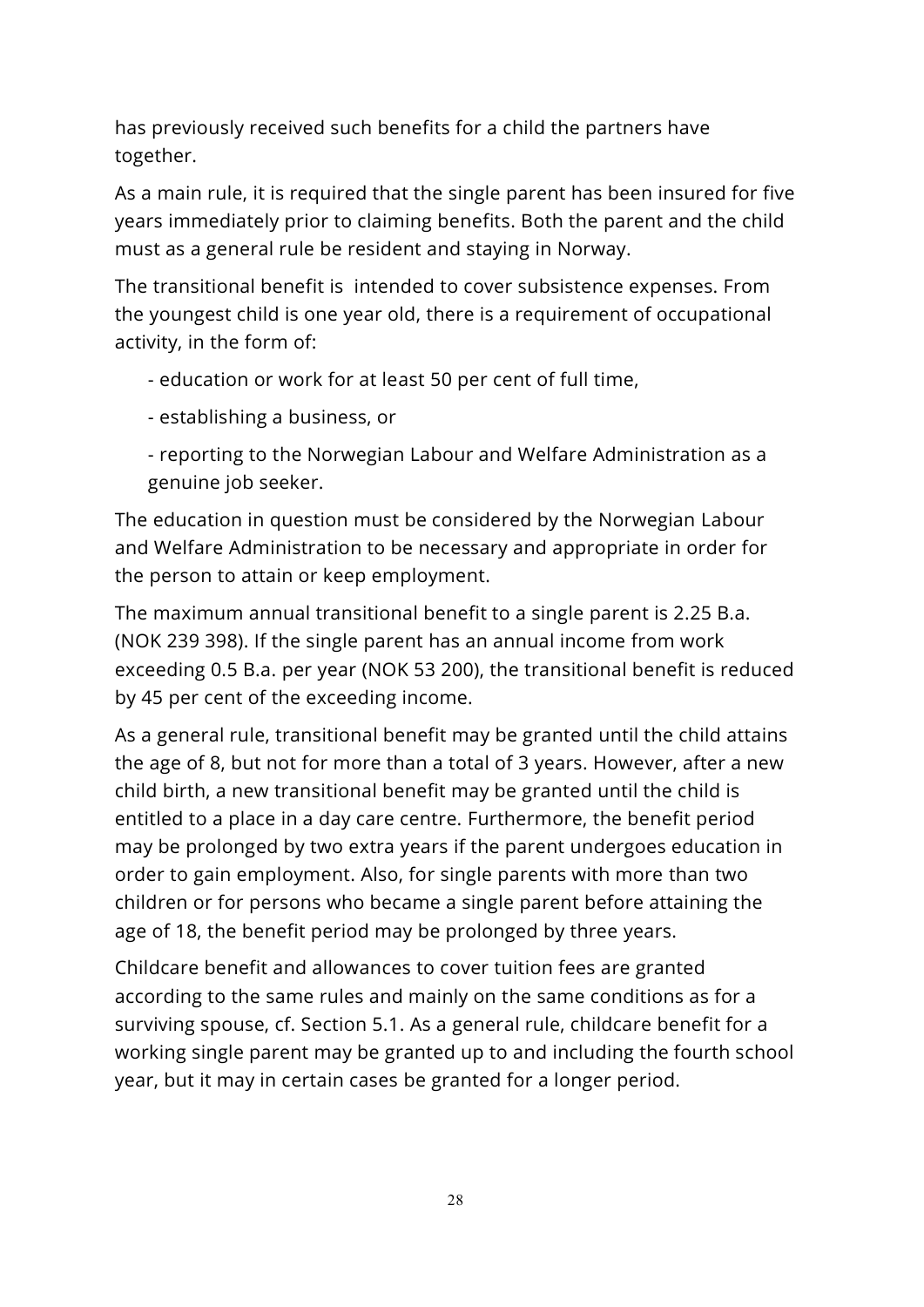### <span id="page-29-0"></span>**15 ADVANCE PAYMENT OF CHILD MAINTENANCE**

Advance payment of child maintenance is granted according to an act of 17 February 1989.

Advance payment of child maintenance is granted for children under the age of 18, resident in Norway, if they are not living with both parents. This ensures a monthly minimum contribution towards the child's maintenance, when the child maintenance from the debtor is delayed or remains unpaid. It is a requirement that the maintenance payment from the debtor is to be collected through the Collection Agency of the Labour and Welfare Administration (NAVI).

The advance payment is income-tested, and is granted as either an increased advance amount, a full advance amount or a reduced advance amount (NOK 1 710, NOK 1 280 and NOK 850, respectively, per child, per month).

The increased advance amount is granted when the recipient's annual income is not in excess of NOK 305 001. The threshold for the full advance amount is NOK 476 600 (singles, one child). The reduced advance amount is granted up to a threshold of NOK 547 200. Persons with income in excess of this amount will not qualify for an advance.

The threshold amounts and the advance amount are adjusted with effect from 1 July each year.

An additional advance amount of NOK 430 per child per month aged 11 or older, is granted when the recipient's annual income is not in excess of NOK 305 001.

### <span id="page-29-1"></span>**16 CHILD BENEFITS**

Child benefits are granted for children resident in Norway under the age of 18.

The monthly rate is NOK 1 672 for children under the age of 6 and NOK 1 053 for children between 6 and 18 years old. This implies an annual rate of NOK 20 112 and NOK 12 648, respectively.

Single parents are entitled to benefit for one more child than they actually have (extra benefit). Cohabitants who have children together or have been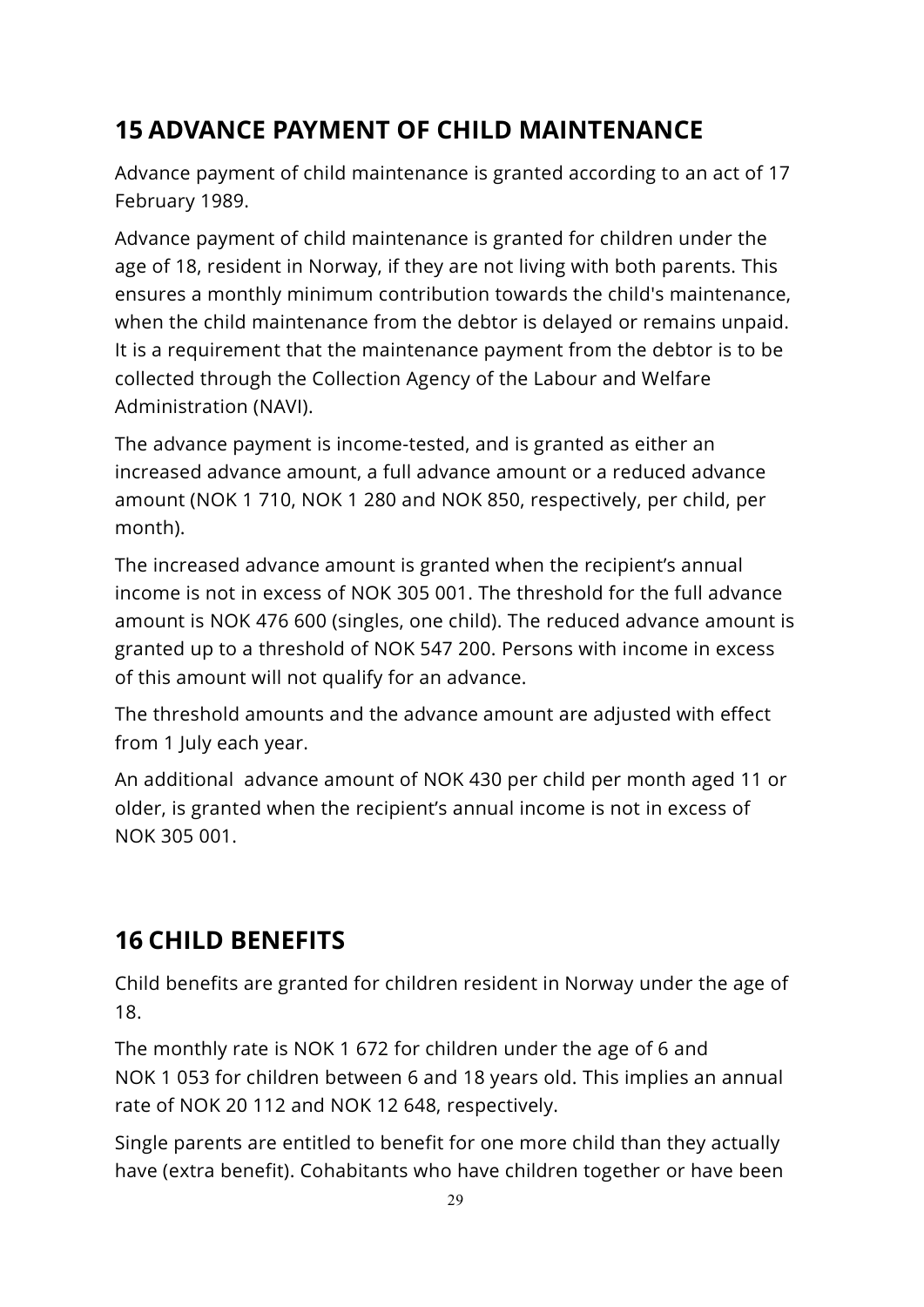living together for at least 12 of the last 18 months are not entitled to the extra benefit.

Single parents who meet the conditions for extra benefit according to the Child Benefit Act and full transitional benefit according to the National Insurance Act and who care for one or more children under the age of three, are entitled to an additional infant benefit. This additional infant extra benefit is granted per provider, regardless of how many children under the age of three he/she has. The additional infant benefit is NOK 7 920, i.e. NOK 660 per month.

### <span id="page-30-0"></span>**17 CASH FOR CARE BENEFIT FOR FAMILIES WITH INFANTS**

Cash for care benefit is granted for children resident in Norway between the ages of 13 and 23 months. The most important condition for receiving the full rate of the cash for care benefit is that the child does not attend day care centre that receives public grant. When the child lives with both parents, a previous insurance period of at least 5 years is required for both parents.

| Agreed time in  | Cash benefit in  | NOK per month for |  |
|-----------------|------------------|-------------------|--|
| day care centre | per cent of full | children aged 13- |  |
| per week        | rate             | 23 months         |  |
| No use of day   | 100              | 7500              |  |
| care centre     |                  |                   |  |
| Up to 8 hours   | 80               | 6 0 0 0           |  |
| From 9 to 16    | 60               | 4 500             |  |
| hours           |                  |                   |  |
| From 17 to 24   | 40               | 3 0 0 0           |  |
| hours           |                  |                   |  |
| From 25 to 32   | 20               | 1 500             |  |
| hours           |                  |                   |  |
| 33 hours or     | O                |                   |  |
| more            |                  |                   |  |

The cash benefit is calculated according to the following rates: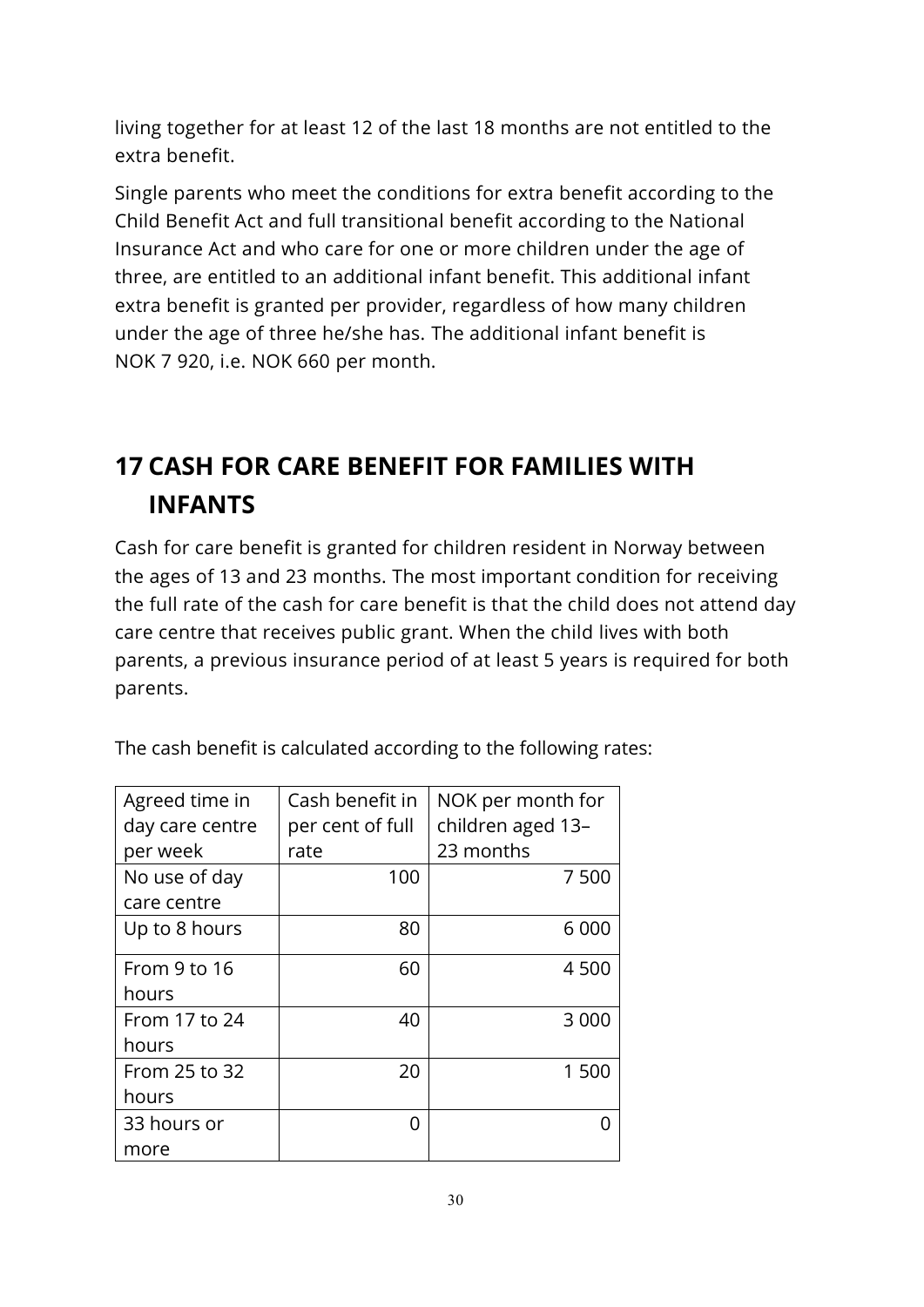### <span id="page-31-0"></span>**18 TAXATION OF SOCIAL SECURITY BENEFITS**

Benefits from the National Insurance Scheme are taxable income, and is as a main rule taxed according to the same provisions as income from work, except for the lump-sum grants and the benefits in kind. However, special tax provisions ensure that pensioners and recipients of some other benefits are paying less tax than wage earners. These provisions ensure that a number of the minimum benefits of the National Insurance Scheme are exempted from income tax. On the other hand, the so-called minimum deduction is slightly lower for pensions than for income from work.

Disability benefit and work assessment allowance are taxed as income from work.

For survivors, as well as for single parents receiving transitional benefits, a tax limitation provision ensures lower or no taxes for pensioners with low income and low wealth. As a result of this provision, income approximately equal to the level of the minimum pension is exempted from tax. Income in excess of this amount, including a wealth addition, is taxed at a rate of 55 per cent, so that the advantage is scaled down until it becomes more beneficial to be taxed according to the ordinary provisions on taxation of pensioners.

Old-age pensioners are entitled to a special tax deduction. This deduction ensures that pensioners with only a minimum pension are not liable to pay tax. The effect of the deduction is gradually reduced for pensioners with higher pensions. The supplement for pensioners supporting a spouse is tax free.

In addition to the special tax provisions, old-age pensioners and recipients of survivors' benefits are liable to pay a lower National Insurance contribution than employees etc. (cf. Section 3 Financing of the National Insurance Scheme).

Child benefits and cash benefits for families with infants are not taxable income. The children's pension is not taxable until the year after the child attains the age of 17 years.

Pensioners who have moved abroad are taxed according to the provisions concerning taxation at source. The tax rate is set to 15 per cent. Some of the bilateral treaties for the avoidance of double taxation and the prevention of fiscal evasion, which Norway have established with other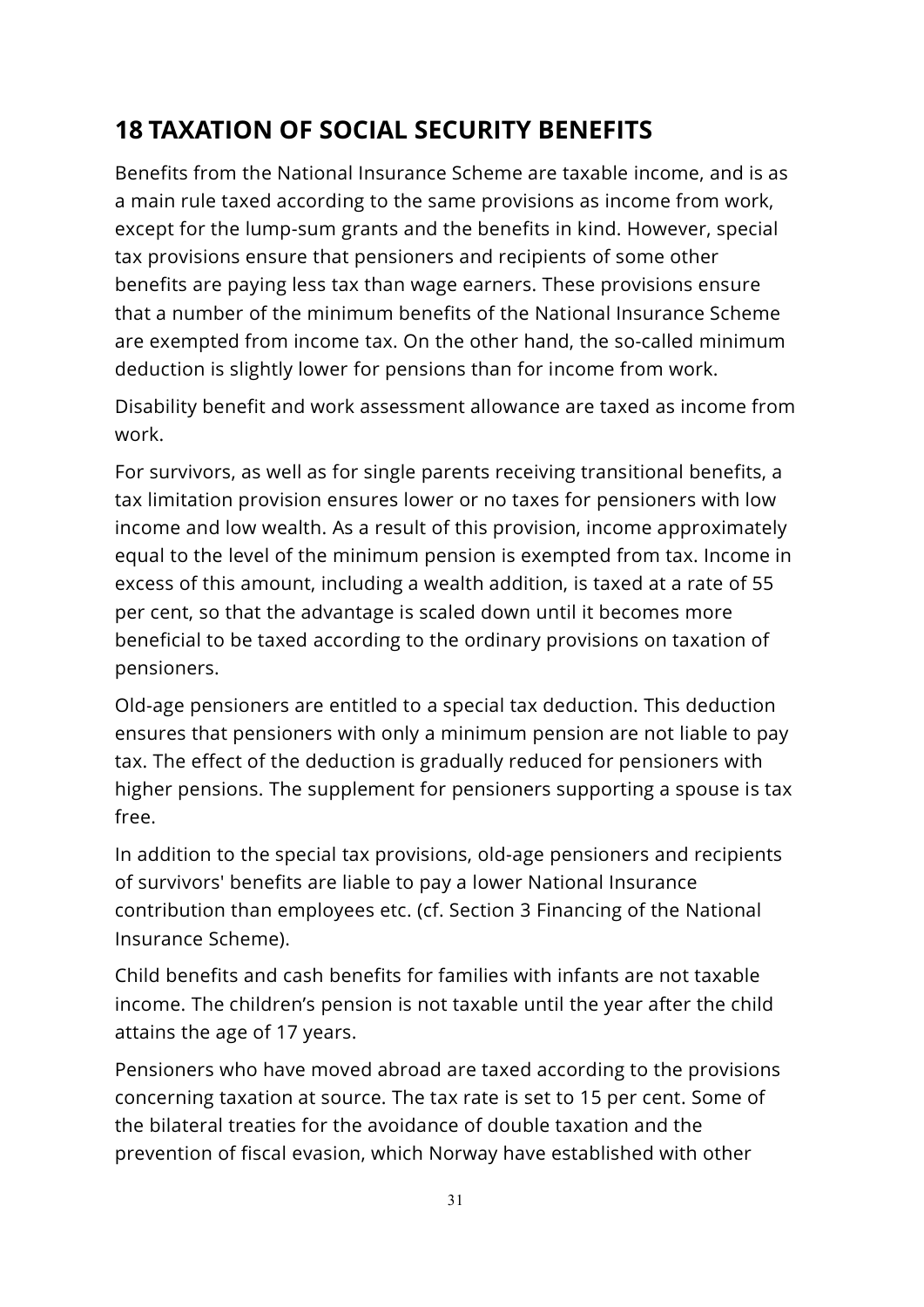countries, stipulate that pensions may only be taxed in the country of residence. In such cases, the pensioners will consequently not be liable to pay taxes according to the Norwegian provisions concerning taxation at source.

### <span id="page-32-0"></span>**19 SOCIAL SECURITY AGREEMENTS**

Norway has ratified bilateral social security agreements with the following countries:

Austria, Australia, Bosnia & Herzegovina, Canada, Chile, Croatia, France, Greece, Hungary (regarding Medical Care), India, Israel, Italy, Luxembourg, Montenegro, the Netherlands, Portugal, Serbia, Slovenia, Switzerland, Turkey, the United Kingdom and the USA, in addition to a separate Understanding with Quebec.

Moreover, there is a social security convention between the Nordic countries.

1 January 1994 the EEA Agreement entered into force. It applies to all EU countries and three of the EFTA countries (Iceland, Liechtenstein and Norway).

A revised EFTA Convention, the Vaduz Convention, entered into force 1 June 2002.

These agreements may extend or limit the provisions otherwise in force.

### <span id="page-32-1"></span>**20 THE SUPPLEMENTARY ALLOWANCE SCHEME**

Supplementary allowance is granted according to an act of 29 April 2005.

As a main rule, the National Insurance Scheme covers all residents of Norway, cf. Section 1. In order to be eligible for an old-age pension equal to the minimum pension level (guaranteed pension) based solely on residence, one must have resided in Norway for 40 years before the age of 67. Those who have lived in Norway for a shorter period may not qualify for a pension that is adequate to live on. Persons who have attained the age of 67, who resides in Norway and who do not have sufficient pension or other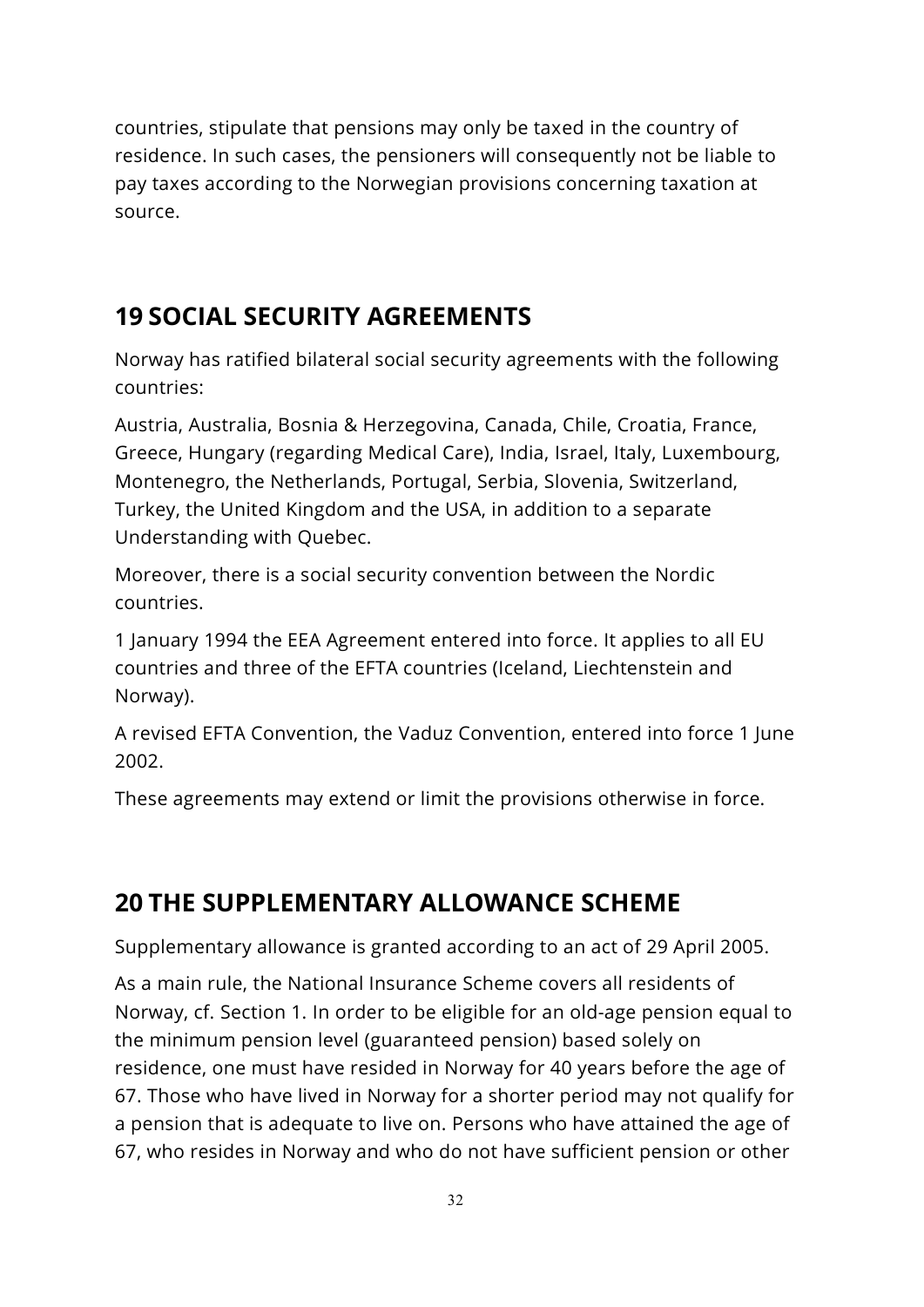financial means due to the fact that they have less than 40 years of residence in Norway, are guaranteed a minimum income from the supplementary allowance scheme.

The maximum amount of the allowance for this group is as per 1 January 2022 NOK 203 545 per year for single recipients and recipients with spouse or cohabitant under 67 years of age. For each of the spouses/cohabitants when they both have reached the age of 67 years, and for a recipient who is sharing residence with his or her adult children or other adults, even when the relationship between them is not defined as similar to marriage (shared household), the maximum amount is NOK 193 429.

With effect from 1 January 2021, the scheme has been extended to include disabled refugees who, due to their short period of residence in Norway, are not entitled to the minimum annual disability benefit. In order for a disabled refugee to be included in the supplementary allowance scheme, it is required that the person in question has had his or her claim for disability benefit processed and that it has been concluded that the National Insurance Act's conditions for entitlement to disability benefit have been met, with the exception of the requirement concerning prior insurance periods.

As of 1 January 2022, the maximum amount of the allowance for this group is 2.48 B.a. (NOK 263 870) per year for single recipients, and recipients with a spouse under 67 years of age, who is not a disabled refugee. For all others, the maximum amount of the allowance is 2.28 B.a. (NOK 242 590).

The allowance is subject to a strict means test and is reduced if the person or his/her spouse or cohabitant has other income from work or capital assets or Norwegian or foreign pensions or disability benefits.

The recipient cannot stay abroad for more than 90 days per 12 month period without losing his/her entitlement to the benefit.

The allowance is not granted if the applicant has capital assets in excess of 0.5 B.a. (NOK 53 200).

The allowance is supplementary in relation to the ordinary pension and disability benefits of the general National Insurance Scheme. This excludes persons who are receiving benefits from National Insurance Scheme equal to the level of the minimum old-age pension or the minimum annual disability benefit, or higher.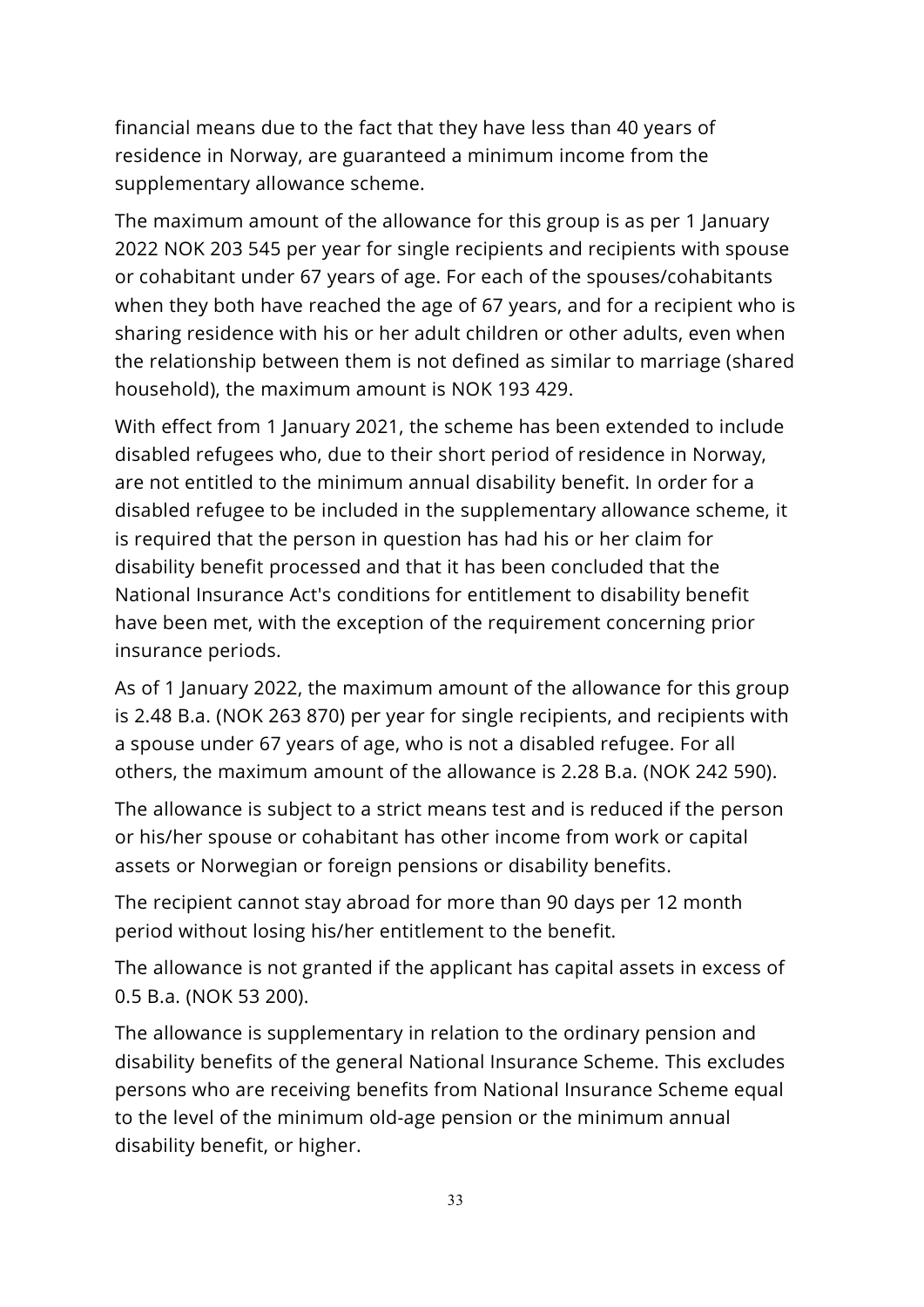The allowance is granted without conditions of qualifying periods or completed periods of insurance. Recipients are required to make a reapplication once a year by personal attendance at the local office of the Labour and Welfare Administration.

The supplementary allowance scheme is neither a part of the comprehensive National Insurance Scheme, nor a part of the Social Assistance Scheme. It is fully financed over the Central Government Budget and it is managed by the Norwegian Labour and Welfare Service.